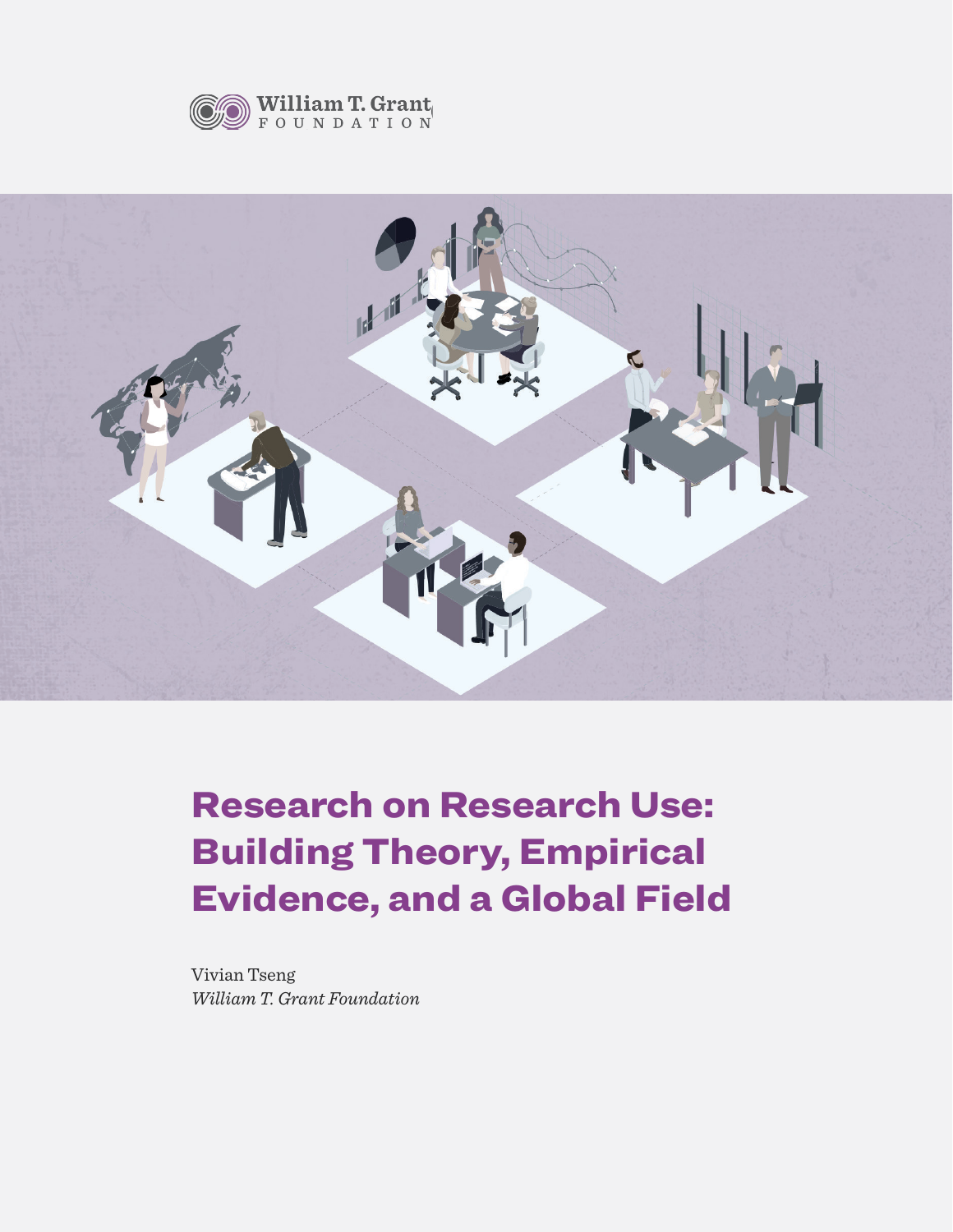# **Research on Research Use: Building Theory, Empirical Evidence, and a Global Field**

Vivian Tseng *William T. Grant Foundation*

Suggested Citation:

Tseng, V. (2022). *Research on research use: Building theory, empirical evidence, and a global field.* William T. Grant Foundation.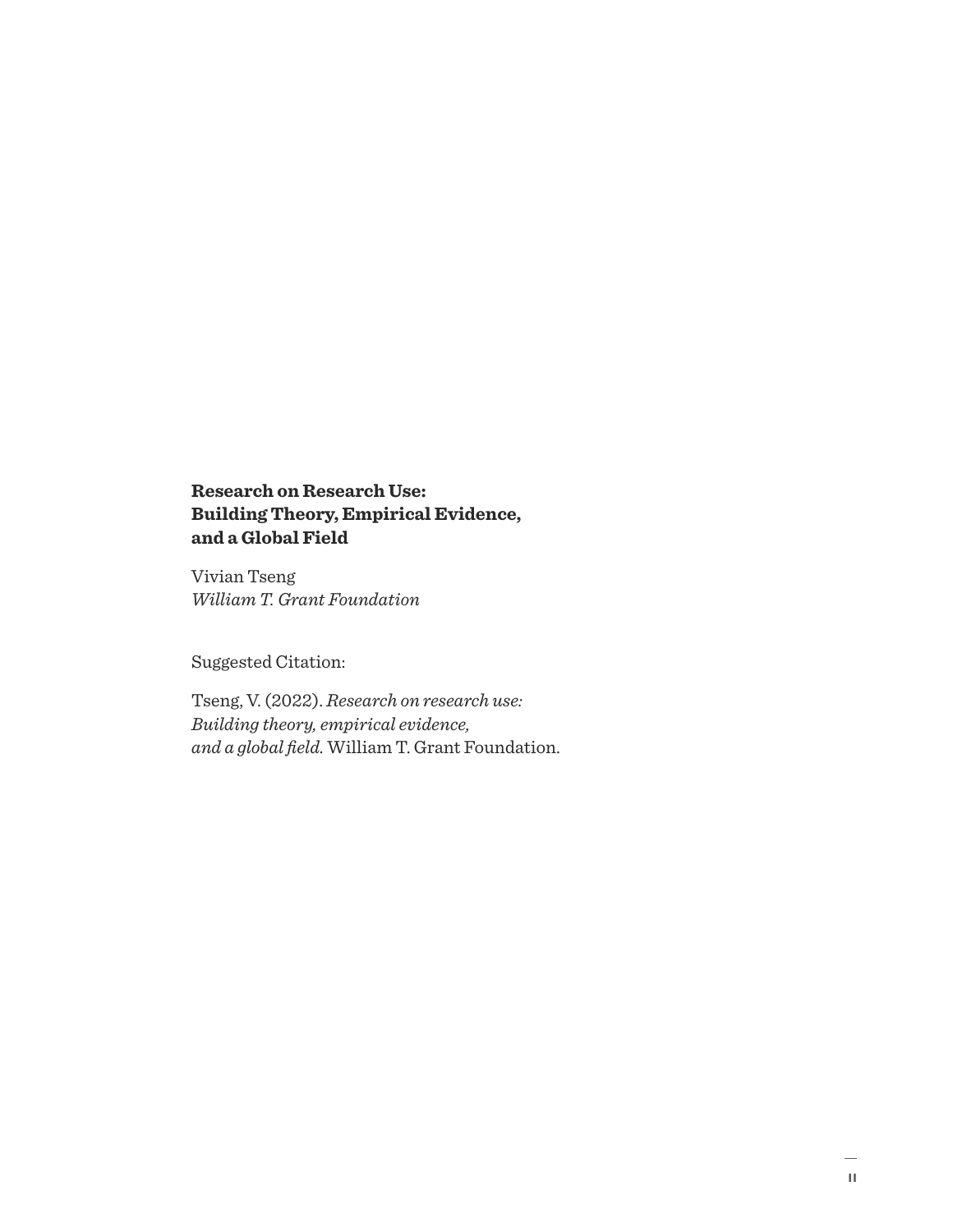**WHEN THE WILLIAM T. GRANT FOUNDATION** began exploring research on the use of research evidence in 2007 (Tseng, 2008), the field was in a very different place than it is now. The U.S. was in the throes of an evidence-based policy movement focused on identifying "What Works" and incentivizing practitioners to adopt evidencebased interventions. Those attempts to push evidence into widespread practice had ambitious aims, but, ironically, were not informed by the growing body of research on research use, and subsequently "fell short of expectations" (DuMont, 2019).

At the Foundation, we see the puzzle of how to connect research with policy and practice as a vital area for scientific inquiry. We believe that attempts to improve the use of research evidence in policy and practice should be subject to rigorous theory building and empirical analysis. The stakes are high for the research community: If we do not understand what it takes for research to be used, then research will always stay on the proverbial shelf (or website)—far from the action of policy deliberations and decision-making. Our aspirations for research impact will remain limited to its academic, rather than social, impact (Gamoran, 2018).

In this essay, I reflect on the Foundation's initiative on the use of research evidence: the progress made by grantees and others in the field and the challenges that remain in building a rigorous field of study that spans the globe. I end with reflections for the future, drawing inspiration from our collaboration with the Pew Charitable Trusts and the Transforming Evidence Funders Network, a collective of public and private funders working to make research more useful, used, and impactful in meeting today's global challenges—from education to the environment, and from foreign policy to global health.

## Building Theory and Empirical Evidence

A robust field of research on research use requires theory and empirical evidence on when, how, and under what conditions research is used and what it takes to improve research use (Tseng, 2008, 2012). Researchers and policymakers both have implicit theories about research use, but those theories are not often made explicit and are too rarely subjected to empirical testing. The research community can do better, simply by bringing the tools of science to bear on getting science used. If we do that, we can become more evidence-based in promoting evidence use.

## Descriptive Studies

In the early days, many of the studies we funded focused on documenting what research use looks like and explaining when, how, and under what conditions research is used in policy and practice (DuMont, 2015; Tseng, 2012). These descriptive studies examining the realities of research use were critical, given popular notions of research use as the direct application of findings to a given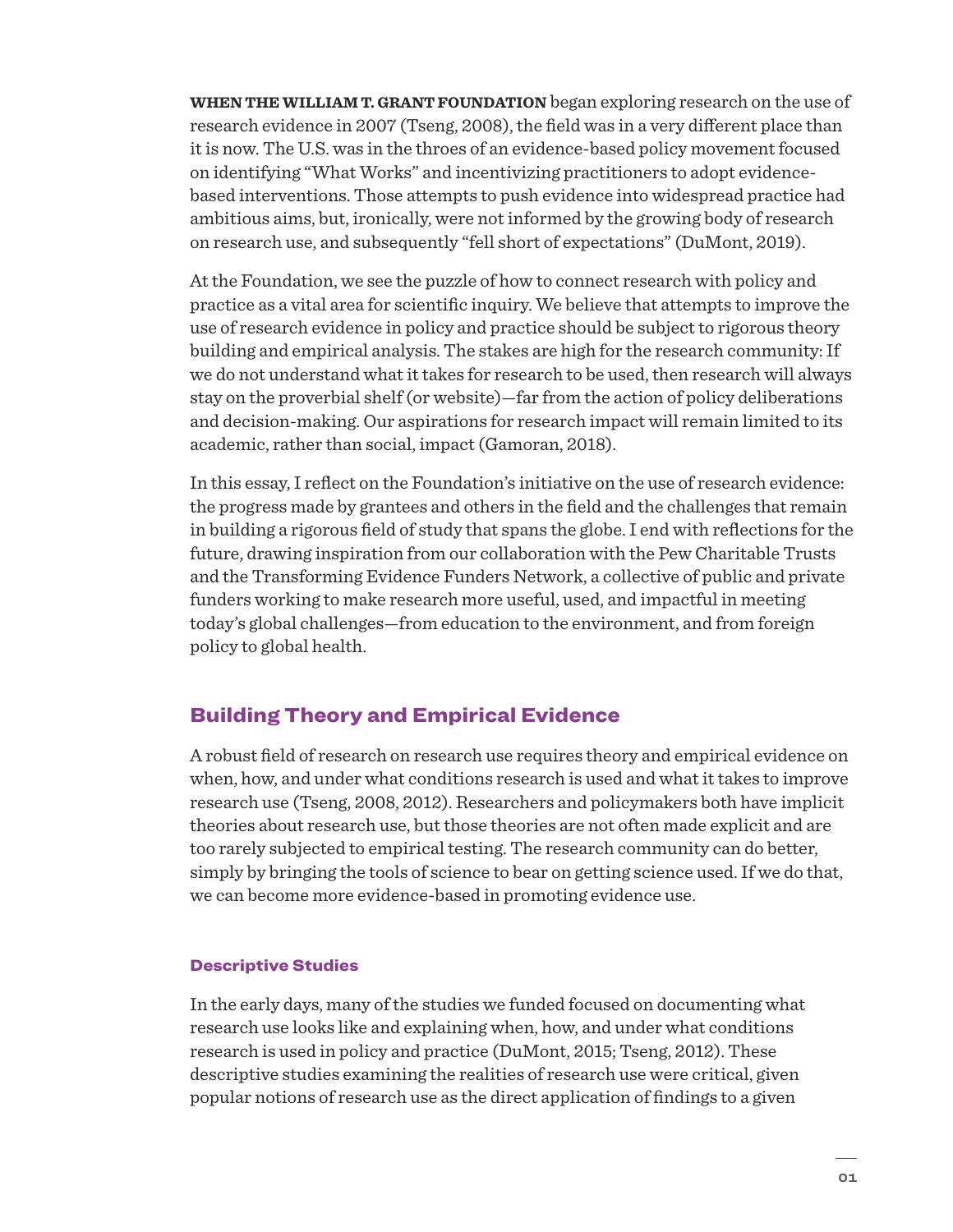decision, and research users as autonomous, rational individuals. Back in 1977, Carol Weiss was already critiquing the notion that research use is simply the matter of an individual decision-maker requiring more information to make a decision, finding that information in research, and using the research to make a choice. And although this misguided conceptualization still underlies many research dissemination and communication initiatives, we now have a broad body of evidence showing that research use is in fact much more nuanced.

Studies in recent decades generated descriptive theories of research use. They revealed the importance of conceptualizing research use as a process, not an isolated moment. Because decision-making itself is a process, not an event, understanding research use in decision-making requires grasping the decision-making process and the ways research gets interpreted in light of particular problems, contexts, and value orientations (Asen et al., 2013; Coburn, Honig & Stein, 2008; McDonnell & Weatherford, 2013; Weiss, 1977; Yanovitzky & Weber, 2018). Conceptualizing research use as a process also calls attention to the question of how to promote the routine use of research rather than aiming to create an instance of research use. As theory matured, our attention shifted to understanding ways to support agencies and other decision-making bodies in building their capacity to routinely draw upon research in their daily, weekly, and yearly work and as part of the flow of decisionmaking.

Even what seems like a decision to adopt an evidence-based program is one piece of a long chain of decision-making that can begin with the identification of a problem to be solved and an assessment of resources, followed by a slew of decisions about implementation (Cohen, March, & Olson, 1972; Palinkas et al., 2009, 2018). Moreover, the decision-making process is rarely linear and sequential: It can start with the availability of funding and then backtrack to identify problems that need solving. Decisions can be made, then stall, then restart, then pause again. Taken in this light, focusing on an isolated decision-making moment is foolhardy.

Descriptive studies also revealed remarkable consistency in the mechanisms and conditions that support research use, showing that research use is not just about individuals, but about people embedded in complex social, organizational, and political contexts (Bogenschneider & Corbett, 2021; Finnigan et al., 2013; Mosley & Gibson, 2017; Palinkas et al., 2013; Scott et al., 2017; Tseng, 2012). Studies across governing bodies as diverse as state legislatures, child welfare agencies, school district central offices, and juvenile justice courts indicated that research use is a social process, heavily influenced by relationships, trust, social networks, and politics. Spurred in part by these advances, attention in the field broadened from the individual-level attributes of research users to the organizational capacity, institutional norms, leadership roles, and political conditions that support the use of research evidence (Boaz, Davies, Fraser, & Nutley, 2019; Parkhurst, 2017).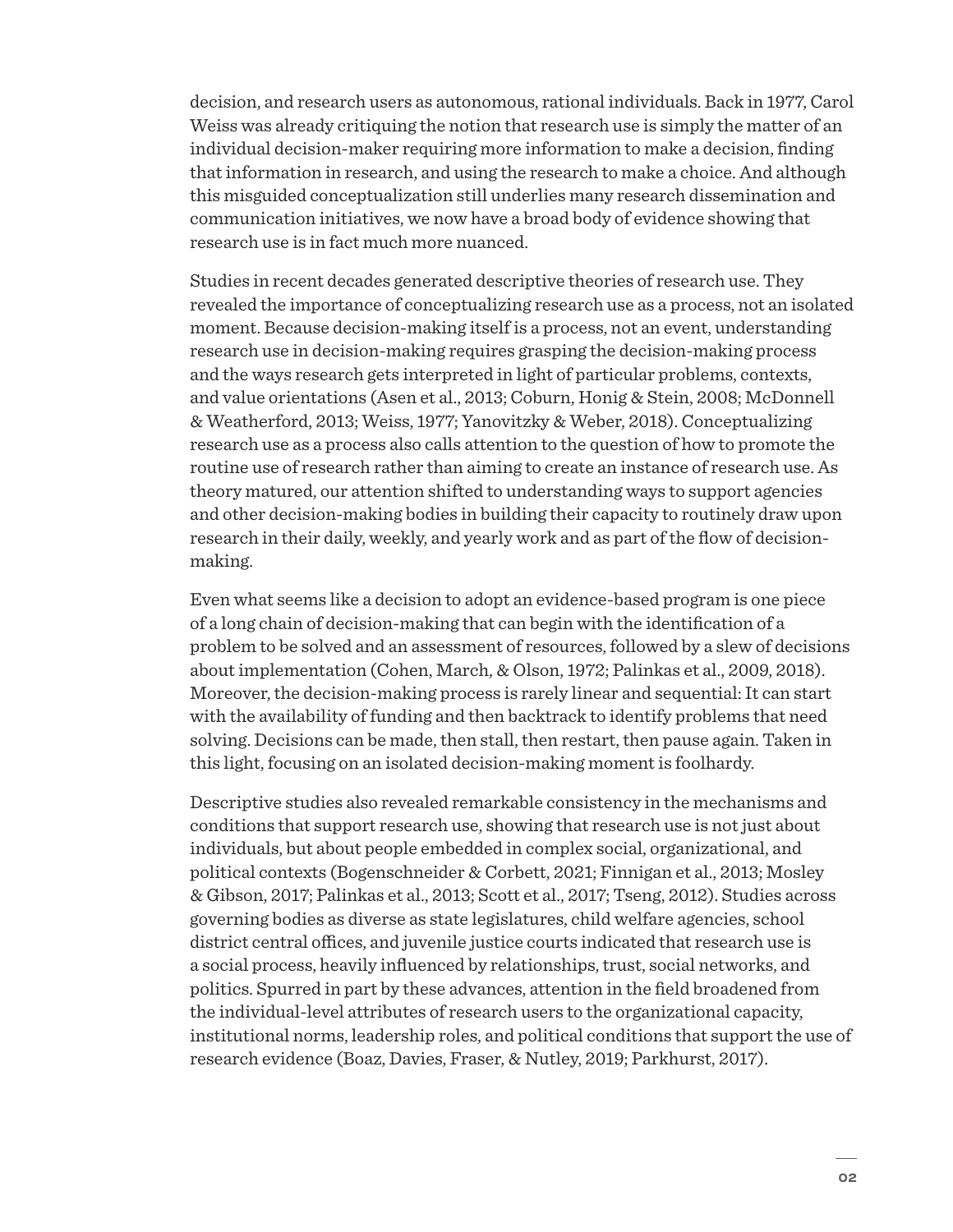And despite an abundance of attention to instrumental uses of research (to make decisions), studies show that research is used conceptually (to understand problems and potential solutions) as often, if not more so, than instrumentally (Coburn, Toure, & Yamashita, 2009; Penuel et al., 2017; Yanovitzky & Weber, 2018). Karen Bogenschneider's (2019) research, for instance, has elucidated the ways research supports policymakers' relational goals. In a study of state legislatures, Bogenschneider describes legislative work as an inherently social process, wherein research use is about persuading others, educating constituents, building trust with colleagues, and improving the quality of policy dialogue. Under this conceptualization of research use, research has both informational value and relational value.

#### Intervention Studies

If our goal is to improve research use, knowing what influences research use is only the tip of the iceberg. Thus in 2016, we pivoted our funding focus from *understanding* research use to *improving* it (William T. Grant Foundation, 2015).

In the cumulative fashion of knowledge-building, studies to improve research use must build on what we know from descriptive studies about how research is used, who uses it, and what conditions influence its use. Without that grounding, interventions risk aiming at the wrong targets for change or neglecting the contextual conditions necessary to enhance research use. For example, we sometimes receive proposals that seek to improve research use in agencies but are not grounded in an understanding of *who* makes decisions within those agencies nor *how* and *when* decisions are made. Such proposals come across as ill-fitting to the realities of decision-making and thus unlikely to achieve impact.

Moving forward, we see a need for research and development activities to design robust interventions that can move the needle on research use. We are mindful that—although there are notable success stories—many tests of research use interventions have yielded null effects, often because the interventions were not sufficiently intensive to address the complexity of decision-making and the forces that maintain status-quo ways of working (Sharples, 2017; Dobbins et al., 2009). Creating meaningful change in any context is challenging, and the same is true when it comes to improving research use.

Studying improvement requires intervention theory. I use the term *intervention* broadly here to include any policy, program, or other intentional effort to create change in the status quo. I define *intervention theory* as an explanatory framework for what it takes to bring about that change. The *theory* part is important because even if a study focuses on one intervention, theory situates the intervention strategies within a generalizable explanatory framework that is relevant to other efforts. Intervention theories are available in many areas, but they are too seldom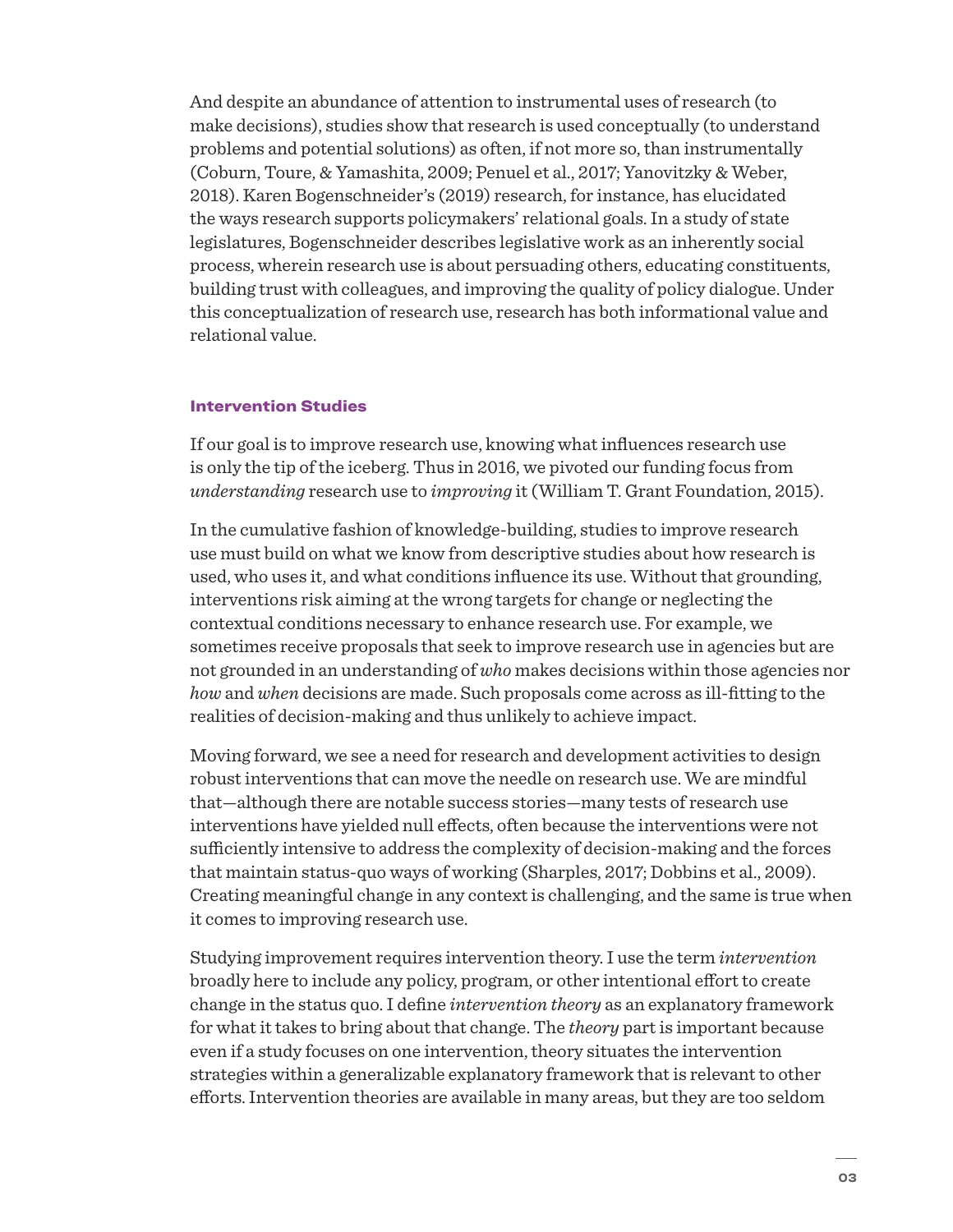brought to the table in initiatives to improve research use. For example, we know from decades of professional development research in education that one-time workshops bear little hope of changing practice (Desimone et al., 2002), yet many attempts to promote research use consist of one-off workshops or trainings for practitioners. In another common example, when staff training on research use is not grounded in the day-to-day realities of staff work, it is challenging—if not impossible—for staff to turn any newfound knowledge into routine practice. Studies to improve research use need to harness what we know about effective professional development and training, as well as organizational and systems change, continuous improvement, and influencing public policy (Holmes et al., 2016; Desimone et al., 2002; Nutley, Walters, & Davies, 2003).

An excellent example of theory-driven research is Max Crowley and Taylor Scott's studies of the Research-to-Policy Collaborative (<https://research2policy.org/>). Building on a large body of descriptive evidence that researcher-policymaker relationships are key mechanisms for enabling research use, Crowley and Scott developed an intervention to foster ongoing interactions between academics and Congressional staff. They combined those relationship-building strategies with an assessment of the research Congress needed for their next session and trained researchers to understand the policy process and how to engage with Congressional staff. Their initial pilot testing indicated promising results, and the Foundation supported a randomized-controlled trial to test the impact of the intervention. The team's latest publications finds that the intervention increased the use of research in legislation on child and family policy, legislative staff 's appreciation for the conceptual value of research, and researchers' knowledge of how to engage policymakers (Crowley, Scott, Long, Green, Giray, Israel, et al., 2021; Crowley, Scott, Long, Green, Giray, Gay, et al., 2021).

## Getting to Impact

Improving research use in policy and practice is an intermediate step toward the ultimate goal of benefitting society. To get to societal outcomes we need a clearer sense of what it means for research to be used well: what Rickinson et al. (2021) call the *quality of research use*.

Quality of research use is not synonymous with the quality of research, although the latter receives much more attention. For example, researchers often debate what constitutes *rigorous* research that is worthy of being used (Tseng & Gamoran, 2017). Researchers also pay increasing attention to the *relevance* of research to practice and policy, as well as to the *body* of research evidence in terms of consistency of findings. These aspects of research quality are important inputs for decision-making, but they tell us nothing about how well those inputs are used.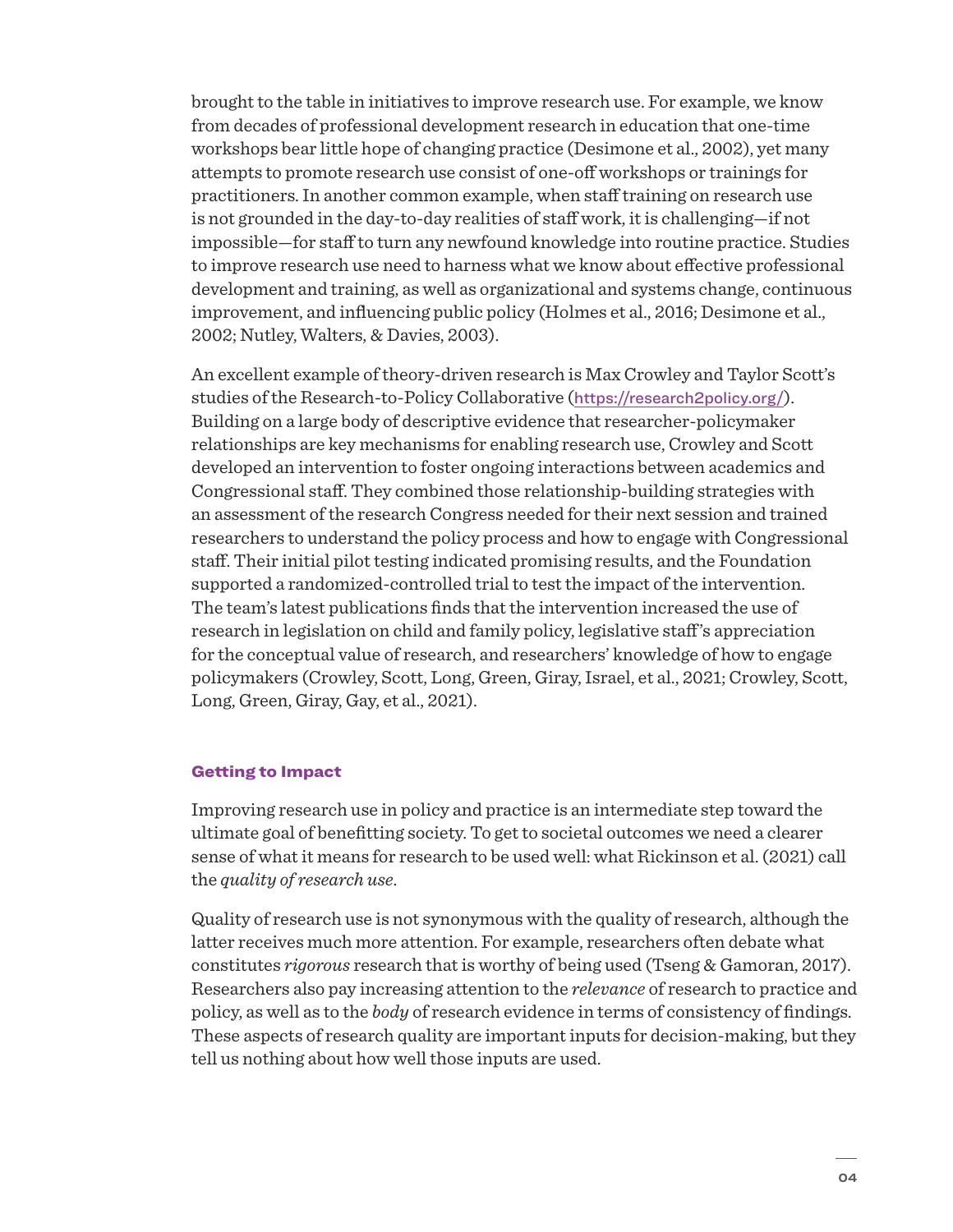Quality use requires "thoughtful engagement" with research (Rickinson et al., 2020). Descriptive studies of research use consistently find that using research is an interpretive process. After all, research never speaks for itself and decision makers must always make sense of research findings in relation to their specific problems and contexts (Yanovitzky & Blitz, 2020). Moreover, research is never the only pertinent information on the table, and decision-makers must always make sense of research alongside other types of evidence such as data and prior experience. How research and other types of evidence are interpreted and integrated are key elements of quality research use.

With this in mind, we welcome proposals that theorize what it means to use research well and that empirically study quality research use. Because impactful research use should, by definition, lead to better outcomes, theoretical notions should be subject to empirical validation. Furthermore, the road from using research in decisionmaking to improving youth outcomes is long and hard to predict. Just because research informs a policy direction does not mean the policy will be implemented well, or that societal outcomes will improve. Just because high-quality research is used does not mean that its application to a different context, in a different time, will yield positive results. Instead, there are many intervening steps and supporting conditions that must be in place for upstream use of research in decision-making to lead to downstream impacts. I suspect the most illuminating studies will identify the mechanisms and conditions under which using research leads to positive youth outcomes.

## Critical Race Lenses

Just as we cannot assume that using research leads to better outcomes, we cannot assume that using research is a race-neutral process in a society built on structural racism. In the past three years, the Foundation has been learning from Critical Race Theory, and we have been asking ourselves questions such as who defines whether research is useful, whose research gets used, and who determines how research is used (Doucet, 2019, 2021; Kirkland, 2019).

Hard truths have emerged. The use of research evidence is as embroiled in racial hierarchies as the rest of our society. The people who define whether research is useful are often society's elites, and rarely do the communities who are supposed to benefit from research get to define what makes research useful (Doucet, 2019). Moreover, the research that gets promulgated and used is subject to the same racial biases that are embedded in our research and policy institutions. In education, for example, evidence-based policy to reduce race- and class-based achievement gaps has been dominated by economics—a field that is predominantly White and male (Scott, 2020). Too often absent from education policymaking about racial disparities are the many researchers of color who study the lived experiences of students of color. Furthermore, the users of research are usually those who sit in formal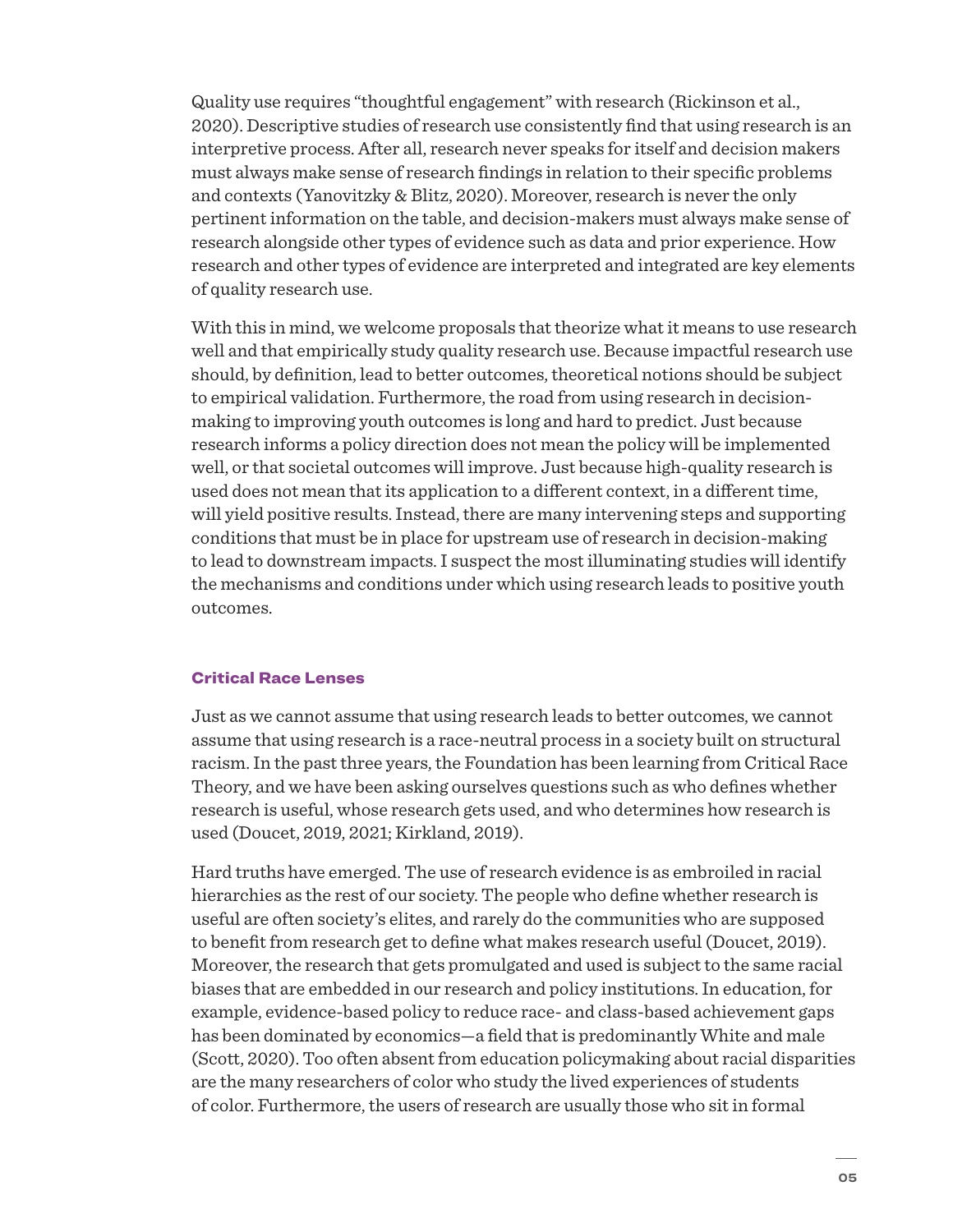decision-making positions in government, foundations, and large nonprofits. In our racially stratified society, those decision makers are often White and (upper) middle class, with experiences that differ from racially and economically marginalized communities (Michener, 2020).

Critical lenses challenge us to step back and consider our goals for using research. These lenses help us see the ways research has served to support deficit narratives of Black communities in policy and practice (Doucet, 2021; Kirkland, 2019). They also highlight the limited range of policy goals that research has been mobilized to influence—goals that too often focus on mitigating the effects of racism rather than dismantling racism itself. We face the reality that using research to mitigate the effects of structural racism without concomitant attention to dismantling systems of oppression means that research fuels a cycle of paternalistic policies that leave racial hierarchies intact. Critical lenses enable us to reimagine our goals for using research, specifically what it means to use research toward just ends.

As we move ahead, we welcome proposals from critical scholars who are interested in building theory and empirical evidence on improving research use. We are especially enthused about interdisciplinary teams that combine expertise in critical theories and research on research use. Michener offers a working definition of the critical uses of research evidence as those that "deploy research rooted in the perspectives and experiences of people of color and do so for purposes that intentionally connect to and benefit communities of color" (2020). Applicants might build off of this definition or offer other operationalizations of what it means for research to be used to advance anti-racist goals.

We hope studies that incorporate critical race perspectives will expand our existing theory and empirical evidence on research use (Doucet, 2021). For example, Farrell et al.'s (2021) recent landscape scan of research-practice partnerships (RPPs) reveals that many partnerships aspire to racial equity goals, but as Diamond (2021) argues, their efforts are thwarted if they fail to consider how racism is embedded within both research and practice institutions. As RPPs seek to align their practices with their equity aspirations, it is helpful for research on RPPs to adopt a critical lens. For example, researchers studying RPPs can examine what goes right and what goes awry as partners navigate racial dynamics in co-developing their research agendas, making sense of the findings, and using the findings (Doucet, 2021). RPP researchers can study how racism is manifested in universities, school districts, and their interactions with communities, as well as the strategies for undoing racism through partners' perceptions, words, and actions (Ahn, 2021). Moreover, studies can investigate whether using research for antiracist goals shows up in policy and resource allocation decisions: Does research use go beyond rhetoric and become institutionalized (Quinn, 2021)?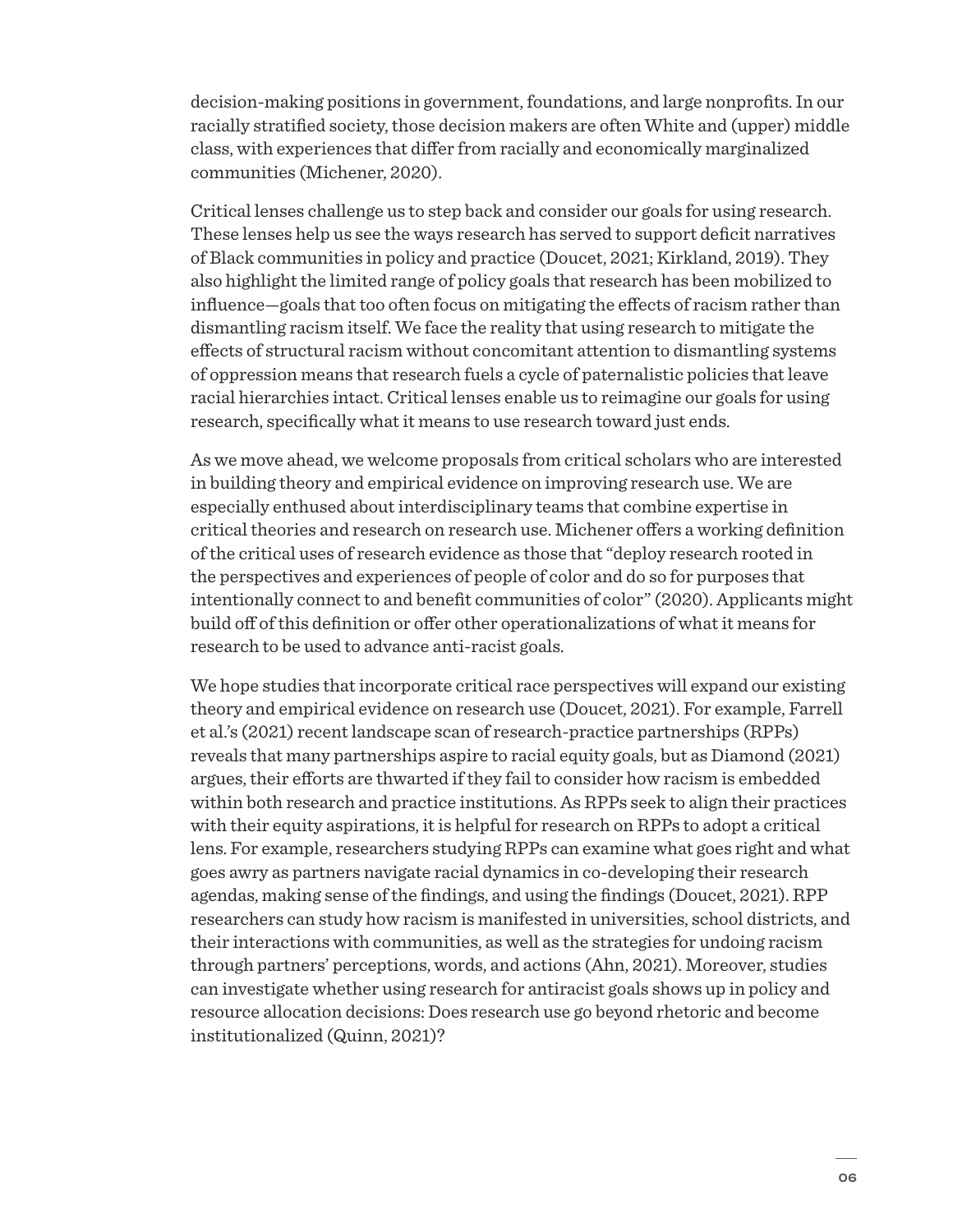#### Assessing Research Use

As theory and empirical findings have advanced in the past 15 years, so too have methods for assessing and measuring research use. When we first came to this field, people assessed research use by relying on proxies such as the number of times a research report is downloaded or the number of pageviews it receives online. While those are easy metrics to collect, they provide no information on whether or how the research is used. Back in 2007, we were also concerned with a reliance on self-report measures that elicited socially desirable responses about decision-makers' attitudes toward research or how much they valued research. A poignant irony of this early work is that even surveys and interview protocols inquiring about research use too often posed decontextualized questions that did not ground research use in any particular policy problem or practice situation.

Today, a more rigorous and diverse set of methodological tools are available to assess research use *in situ* (Gitomer & Crouse, 2019; William T. Grant Foundation, 2020). Scholars have developed sophisticated methods for assessing research use through document analysis, discourse analysis, and observations—methods that do not rely on self-report. Surveys and interviews are still used, but they are designed with greater sophistication, by situating research use within the context of specific decision-making situations and by aggregating data from individuals to derive organization-level assessments of research use (see, for example, surveys by the Center for Research Use in Education: [http://www.research4schools.org/](http://www.research4schools.org/measurement-study/) [measurement-study/](http://www.research4schools.org/measurement-study/)). Social network analyses also provide stronger documentation of how research spreads across people and organizations, what characterizes robust diffusion networks, and who the key research brokers are within networks.

As with any area of research, research designs are strongest when they are informed by theory. The conceptualization of research use as a process, for example, has led investigators to pursue longitudinal research designs. Cynthia Coburn and colleagues have pursued studies in which they observe policy meetings, collect the policy documents coming into and out of those meetings, and interview decisionmakers over a year to track how research is invoked and mobilized to influence "decision trajectories" over the course of policy deliberation (Coburn & Huguet, 2020). In contrast, studies that examine research use in an isolated moment in time can underestimate research influence because they cannot see the ways research influenced the course of decision making upstream nor identify how research-based ideas are carried through policy deliberations long after the research was introduced.

Gitomer and Crouse (2019) argue that the strongest research designs also pay careful attention to sampling decisions. When deploying surveys to assess research use in an organization, the sampling strategy must generate an adequate sample of people involved in using research. If individuals or a group are systematically missing, bias is introduced into the assessment. And when observing research use in policy deliberations, studies must sample the times and places where discussions occur. If, for example, investigators sample formal meetings, but the real decisions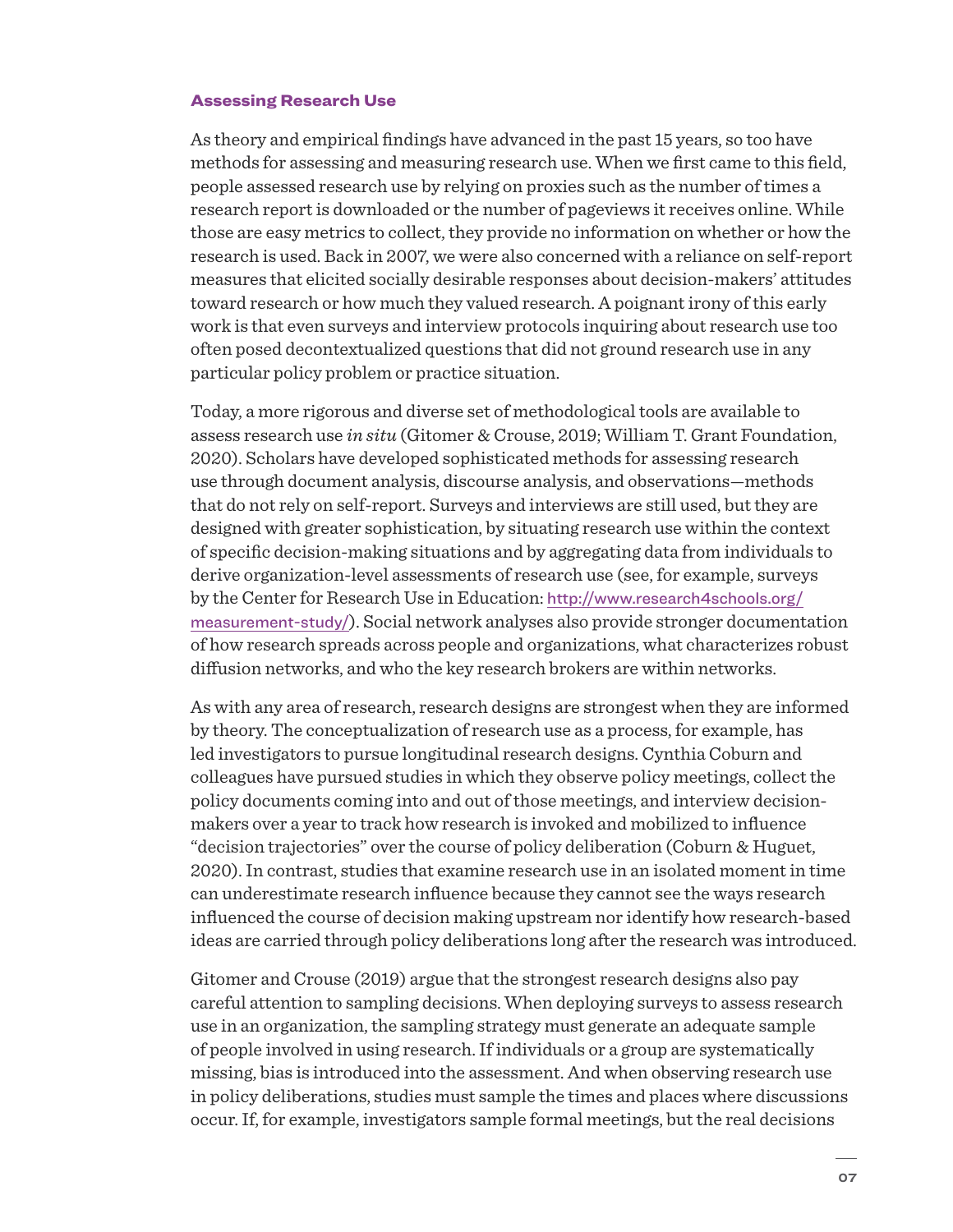are made through email exchanges and hallway conversations, then the investigator will miss the story. In examining research use in policy formulation, collecting the various drafts of legislation or regulation may be more indicative of how research was used than only analyzing the final version.

Our grantees also demonstrate a keen awareness that all methods have strengths and limitations, and thus many investigators employ mixed-methods designs to triangulate findings and to paint a fuller picture of research use. A sole reliance on document analysis, for example, risks undercounting research use because it can go undocumented, whereas only conducting interviews suffers the limitations of recall bias and demand characteristics to provide socially desirable responses. Combining the two methods provides a more complete picture of what research was used, how it was used, and for what purpose.

At the same time, as our methodological tools advance, we need better ways to share new developments. A notable breakthrough is a new open-access repository of methods to assess research use (<https://osf.io/collections/uremethods/discover>). Led by Drew Gitomer, the repository spans a variety of methods, from document analysis to surveys to observations to social network analysis and more. Perhaps even more importantly, the repository includes specific measures, including survey instruments, interview protocols, and coding schemes, along with guidance on how to use or adapt those instruments in studies of research use. We hope that by anchoring research on research use in a set of strong methodological tools, we can better compare and aggregate findings across different contexts. We also hope that making the repository open-access will enable investigators to build on each other's work rather than reinvent the wheel. (Learn more about the repository at [https://](https://uremethods.org) [uremethods.org](https://uremethods.org)).

Despite significant progress, the field still has further to go to achieve reliable, valid, and scalable assessments that can be employed to test research use interventions. A pressing challenge for the future is that while we have robust methods for assessing research use, those methods are costly and labor intensive. Farrell, Coburn, and Chong's (2018) study of research use in school districts relied on hundreds of hours of observation, and Yanovitzky and Weber (2018) collected hundreds of bills and hundreds more legislative hearings for their study of Congressional use of research in child obesity policy. Both project teams devoted countless hours to manually code the data for analysis, tasks that are impractical for large-scale intervention studies. As we look to the future, it will be valuable to explore new techniques, such as machine learning, to code large amounts of data more efficiently.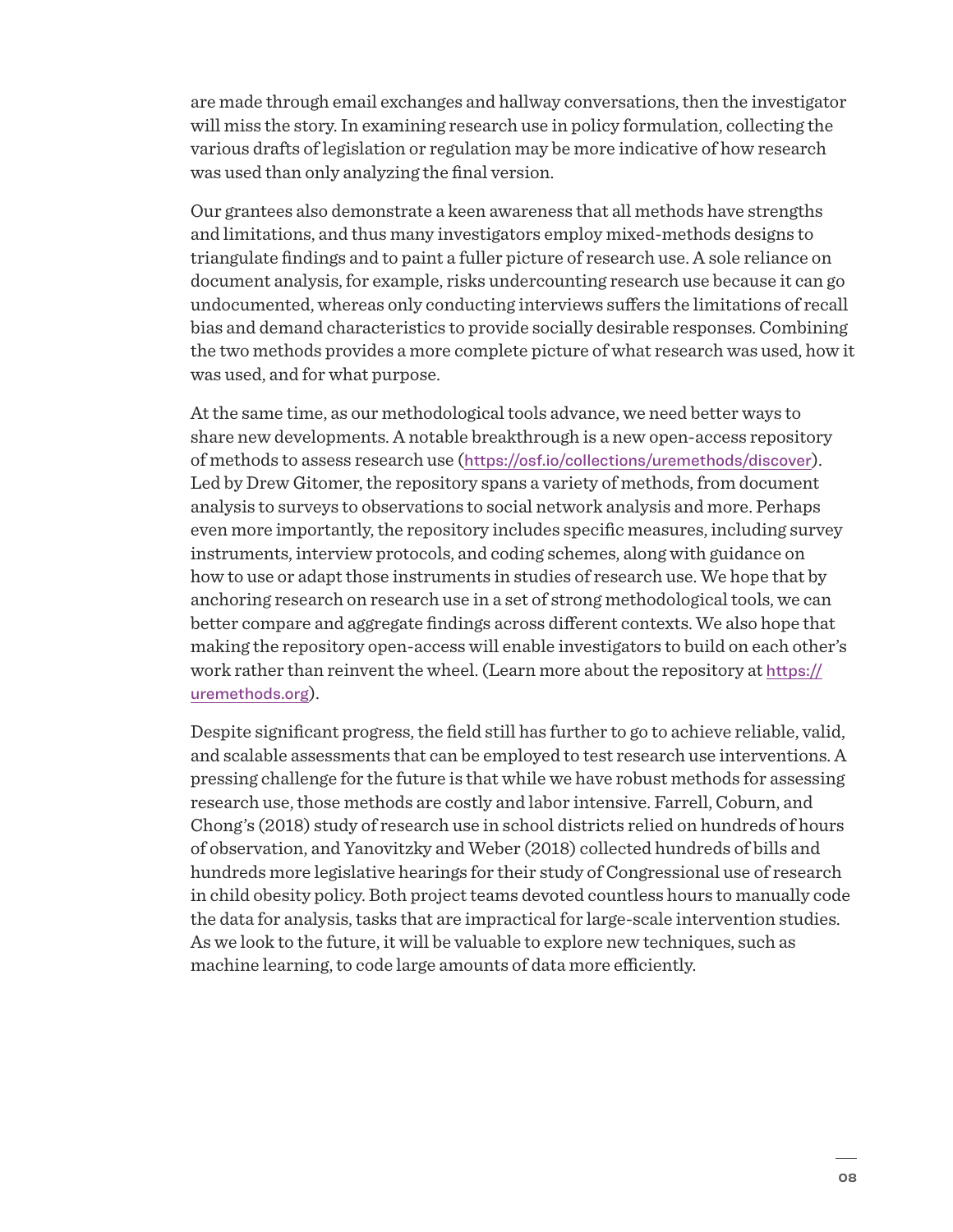# Building the Field

Looking back at grantees' work on the use of research evidence puts into relief how far we've come in 15 years. The fruits of this work—theory, evidence, interventions, methodological tools, and more—have contributed to our understanding of the very premise of research use and have revealed new avenues for exploration and discovery. Our grantees have joined leaders across disciplines and policy areas to light the way toward making research more useful, used, and impactful for society.

Fifty years ago Carol Weiss and others such as Michael Patton and Nathan Caplan were conducting empirical studies of research use in policy and developing some of the key theoretical frameworks that we are still building on today. It was a "golden age" for the field (Henry & Mark, 2003). But despite its promise, this work flourished for only a brief period and faded quietly soon after. This specter of fleeting bodies of work motivates us to ask what it would take to not only revitalize this field of study but to sustain it for the long term.

We now set our sights on ways to multiply our collective efforts and link the field globally and across policy sectors in the years ahead.

#### Funding

One condition for building and sustaining a field of study is a steady pool of funding, and so from the earliest days, we sought funding partners on this journey. We found enthusiastic colleagues in John Easton, Tom Brock, and Becky McGill-Wilkinson at the Institute of Education Sciences (IES) in the U.S. Department of Education. These leaders saw research on research use as key to their efforts to strengthen the connections between education research, practice, and policy. Under their leadership, IES supported two national research centers on knowledge utilization, The National Center for Research on Policy and Practice (Penuel, 2014-2019) and the Center for Research Use in Education (May, 2015-2020). At the National Institute of Justice in the U.S. Department of Justice, we also collaborated with John Laub, Dara Blachman-Demner, and Nadine Frederique as they pursued ways to advance "translational criminology" (Laub, 2012). Seeking ways to improve the usefulness and use of the research funded by NIJ, efforts at the Institute eventually led to an RFP seeking studies of "how criminal justice practitioners use research in their decision-making processes and how they implement evidence-based programs or practices" (NIJ, n.d.).

Despite these investments, interest in funding research on research use has not taken off on a large scale. There are certainly other funders—such as the Economic and Social Research Council in the UK and Health Research BC in Canada—that have supported individual projects and grant portfolios. Other funders have supported evaluations in order to document the impact of their research funding.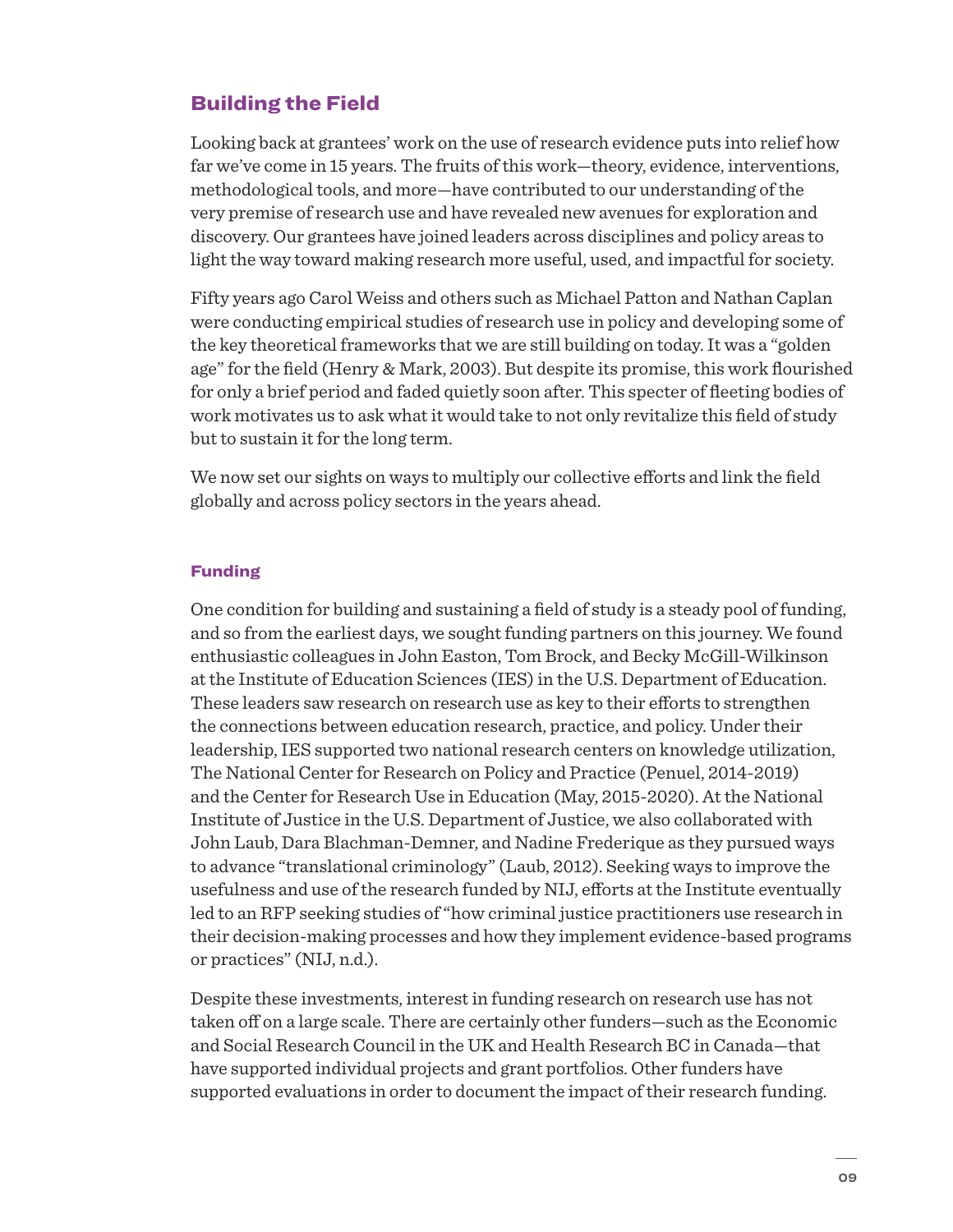But altogether our investments have not added up to significant field-level impact (Bednarek, Tseng, & Jones, 2021; Oliver & Boaz, 2020). Building robust knowledge on research use remains frustratingly undercapitalized: Although many funders want to learn from research on research use in order to improve their work, few have invested in studies to produce those findings. Moreover, those of us that support research use are too often siloed in our policy sectors: Education research funders rarely interact with environmental funders, for example. This means that the studies we support are also siloed, and we miss opportunities to build a cumulative body of knowledge (Arnott, 2021).

But change is underfoot. Together with Angela Bednarek at The Pew Charitable Trusts, we are working to unite funders to build a more vibrant and sustainable field of research on research use. Working under the auspices of the Transforming Evidence Funders Network, we are convening a group of funders interested in fieldbuilding questions such as:

- **•** What are innovative ways funders can promote research on research use beyond funding individual grants and grant programs?
- **•** Can we unite around a shared research agenda and commit to filling key knowledge gaps?
- **•** How can we connect scholars from different regions and policy sectors to accelerate knowledge building?

Together, we are exploring the creation of a global network of hubs for research on the use of research, anchored in different regions around the world. The network might serve as a meeting ground where investigators studying research use around the world can align their efforts around a shared research agenda, illuminating both generalizable knowledge and context-specific insights. Linked together, the regional hubs could draw together collective wisdom, enabling the field to build forward in strategic ways. We welcome funders to join us in aligning our efforts and collectively supporting activities to grow the field with diverse talent, identify key research questions, and seed studies with potential for high impact.

## **Community**

In addition to funding, fields of scientific inquiry are buoyed by communities of people. That is why we invested for over a decade in annual learning community meetings focused on research on research use. Those meetings began as small grantee convenings, bringing together people we funded—largely in education and human services—to share what they were learning and to collectively build a stronger knowledge base. Over time, demand to join these convenings exceeded our ability to accommodate the many people who wanted to participate, and the growth soon outpaced our resources. Similarly, although the Foundation's mission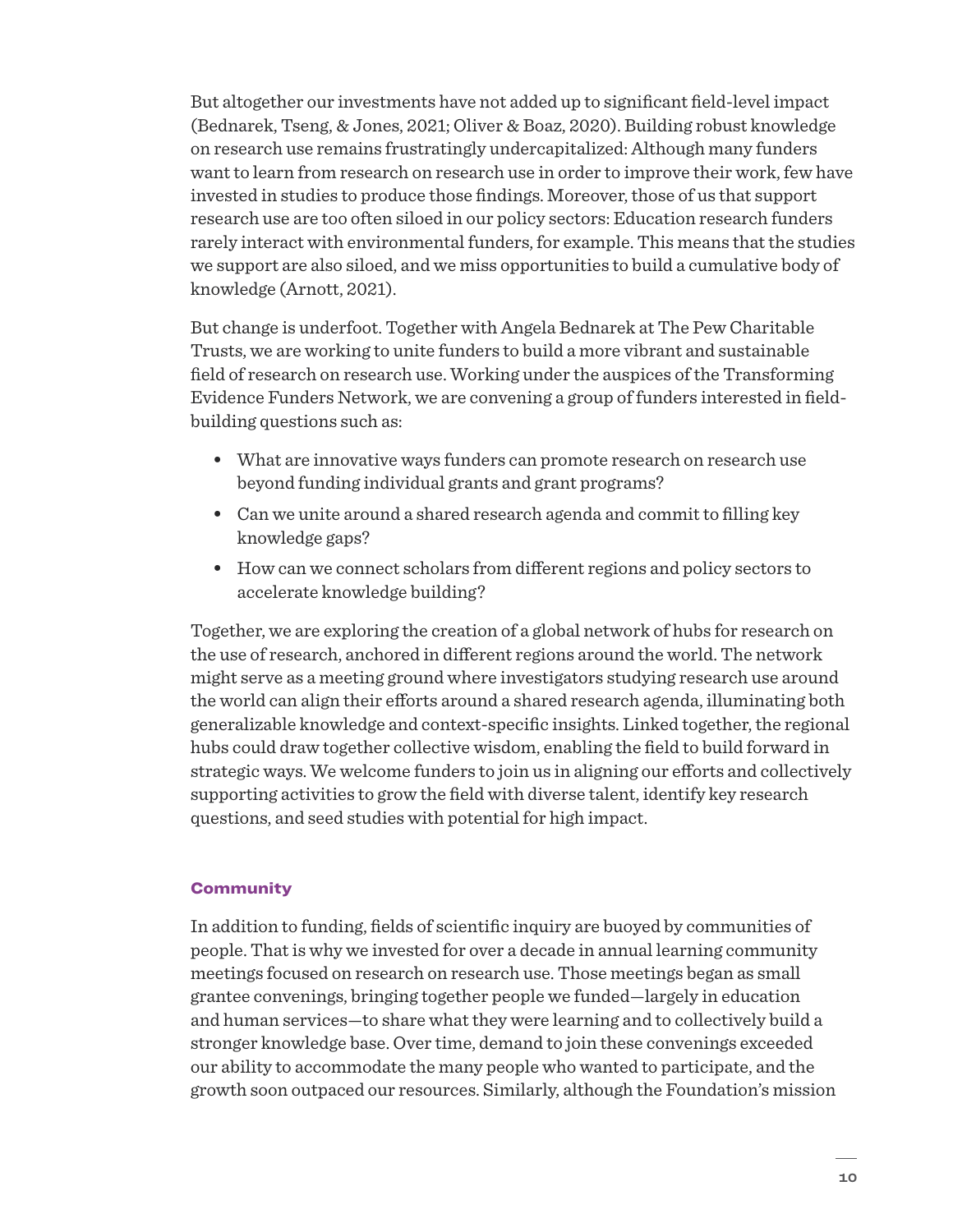is focused on children and youth in the U.S., the community working on the use of research evidence is much broader, including colleagues around the globe working in international development, foreign policy, environmental sustainability, and entrepreneurship.

Given growing demand and a cross-sector community increasingly working toward similar aims, we realized that continuing to organize the meetings on our own would inhibit the field's growth. In 2020, we launched a collaboration to spin off our learning community as part of a global initiative called the Transforming Evidence Network (TEN), with The Pew Charitable Trusts as a funding partner and Kathryn Oliver and Annette Boaz as scientific advisors. Boaz and Oliver had been regular participants in our meetings and were beginning to envision a conference modeled on ours that would bring together an even broader group of researchers across policy sectors and countries. They observed that the broader field needed a regular place to come together to stitch together what were otherwise scattered and disconnected projects (Oliver & Boaz, 2020). At the same time, Angela Bednarek was laying the groundwork for the Evidence Project at The Pew Charitable Trusts, which would serve as the institutional home for global networks, training, and collaborations focused on evidence use.

One of the Transforming Evidence Network's signature activities will be hosting biennial international conferences focused on improving research use. The conferences will integrate both the research on and the practice of research use. On the research side, TEN will provide mechanisms to better share and synthesize what we already know, identify key gaps in knowledge, and deploy our resources and energy to fill those knowledge gaps. On the practice side, policymakers, intermediaries, and other decision makers working to improve evidence use will have opportunities to learn from each other and the research on research use, as well as shape future studies so that the findings meet their needs. Across the research and practice sides, the conferences will seek to break down silos; speed up our ability to learn across countries, disciplines, and policy sectors; and align efforts to transform the evidence ecosystem so that it is more evidence-informed, coordinated, and impactful. In the off-years, between the biennial meetings, smaller convenings will focus on issues such as research methods (e.g., measuring research use, etc.), work within regions (e.g., North America, Europe, Africa, etc.), or emerging issues (e.g., responding to the pandemic, building trust in science).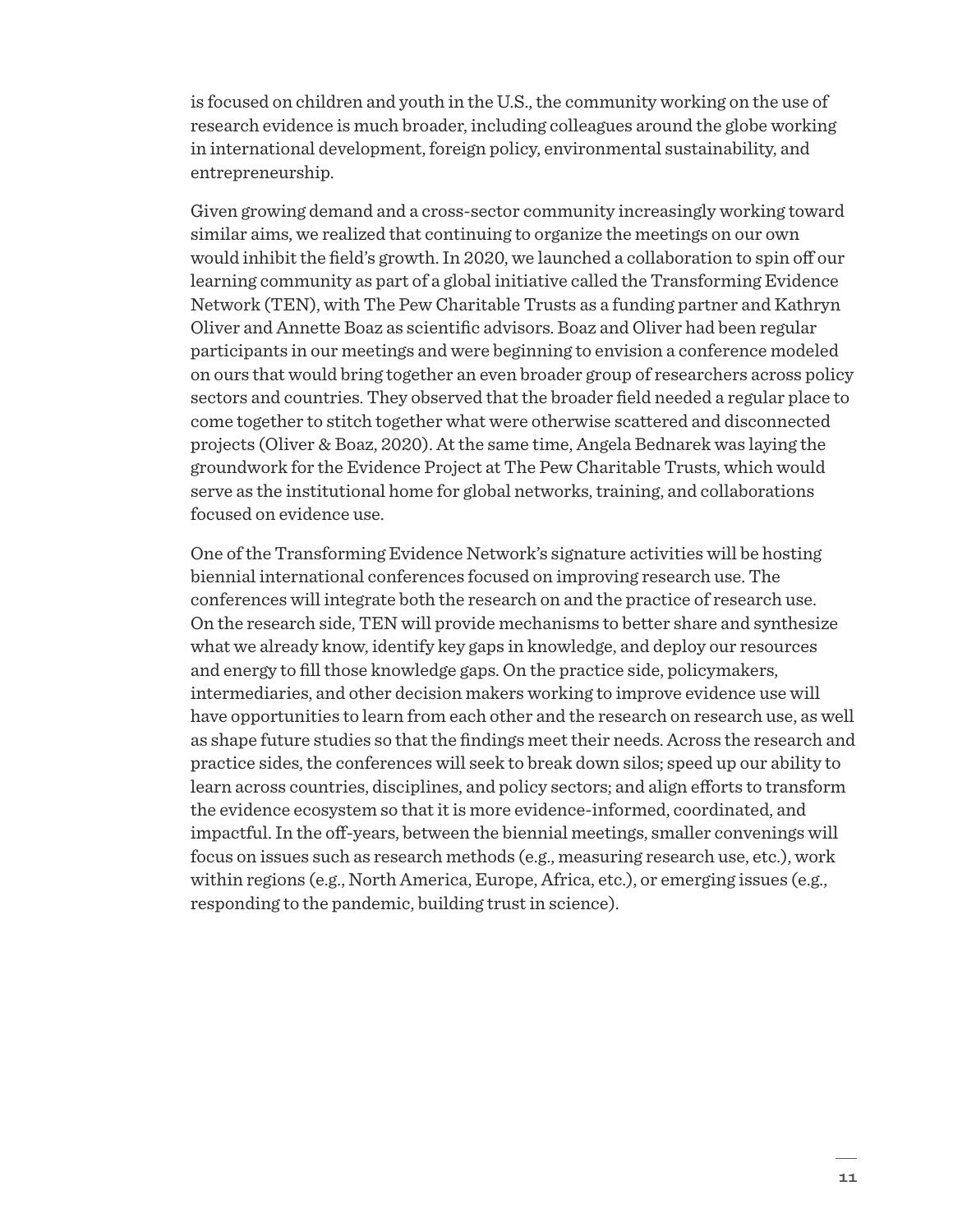# Looking Ahead

As I close this essay, we face a prolonged global pandemic, environmental crises, and expanding inequality. But I remain optimistic that research can improve decisionmaking, that decisions informed by research evidence can shape societal outcomes for the better, and that the community of people working to realize this vision is growing in size and strength.

And it's happening all the time. Even as I drafted this essay, my colleagues and I were finalizing a collaborative partnership with the National Science Foundation, "Increasing the Use, Usefulness and Impact of Research about Youth" (Lupia, 2021). This partnership puts the weight of the U.S.'s largest social science funder behind the field.

Research can play a vital role in pointing policymakers, civil society, and communities toward a stronger, more sustainable, and just world. But getting there means building on what we know about what it takes for research to be useful, used, and impactful. We'll need to give up some of our naivete, wade into the complexity of decision-making, and build relationships of trust. Extolling politicians and the public to "listen to scientists" is not enough. We have to gaze clear-eyed at the social and political realities of policymaking and grapple with the ways our values and the historical legacies of racism and colonialism pervade research and its use. We must imagine a better future, and we must put our scientific theorizing and methods behind the task of building that future. If we move forward with creativity and commitment, building on the work of others, we may just achieve our aspirations for research that serves society.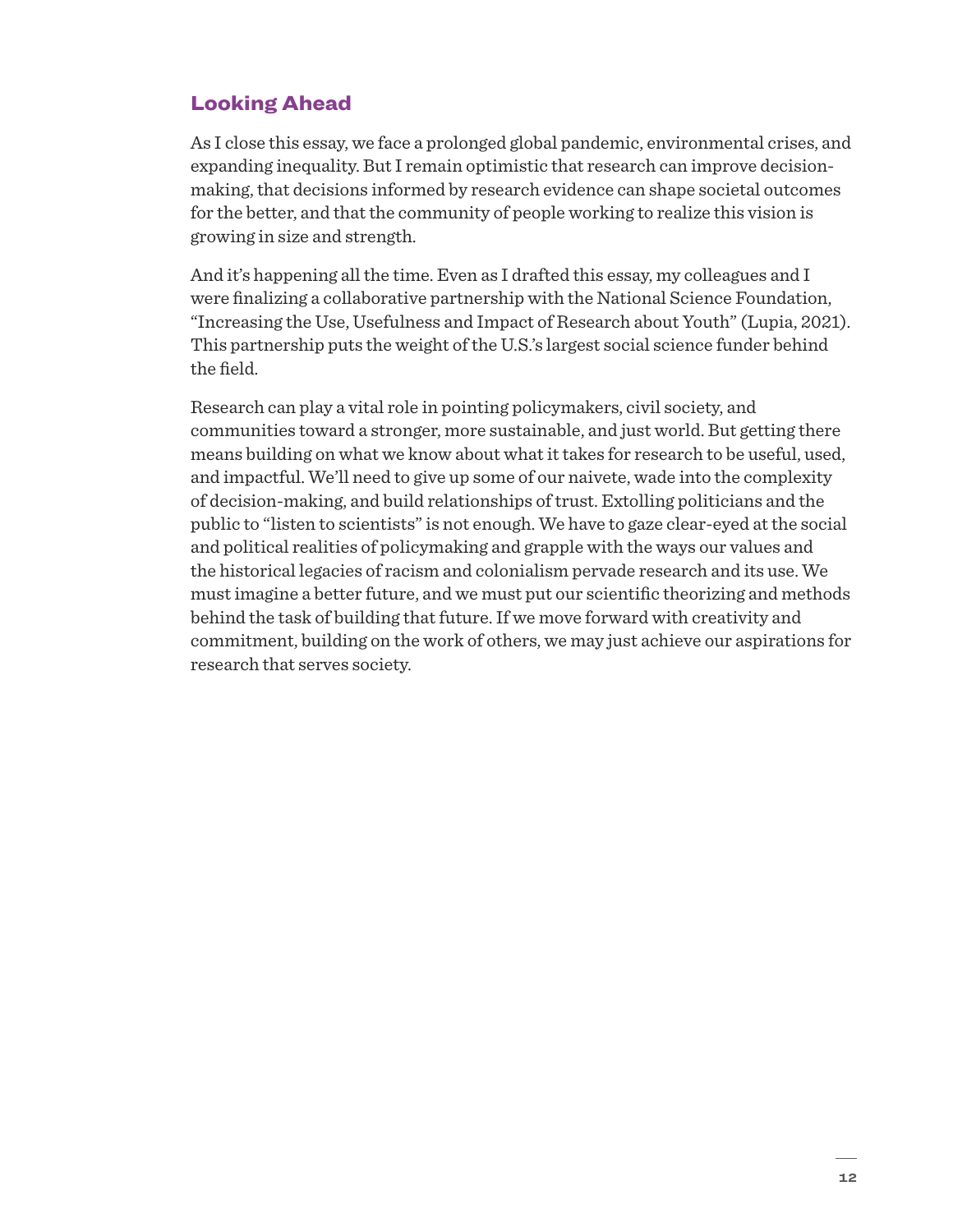#### **References**

- Arnott, J. C. (2021). Pens and purse strings: Exploring the opportunities and limits to funding actionable sustainability science. *Research Policy*, 50(10). [https://doi.](https://doi.org/10.1016/j.respol.2021.104362) [org/10.1016/j.respol.2021.104362](https://doi.org/10.1016/j.respol.2021.104362)
- Ahn, J. (2021). A southern California regional RPP Network for the comparative study of research use in anti-racist partnerships [Presentation]. In *Measuring race and racism in studies of research use* [Webinar]. William T. Grant Foundation. [http://wtgrantfoundation.org/webinar-measuring-race-and](http://wtgrantfoundation.org/webinar-measuring-race-and-racism-in-studies-of-research-use)[racism-in-studies-of-research-use](http://wtgrantfoundation.org/webinar-measuring-race-and-racism-in-studies-of-research-use)
- Asen, R., Gurke, D., Conners, P., Solomon, R., & Gumm, E. (2013). Research evidence and school board deliberations: Lessons from three Wisconsin school districts. *Educational Policy, 27*(1), 33–63.<https://doi.org/10.1177/0895904811429291>
- Bednarek, A., Tseng, V., & Jones, C. (2021). *Transforming Evidence Funders Network prospectus*. Unpublished report. William T. Grant Foundation.
- Boaz, A., Davies, H., Fraser, A., & Nutley, S. M. (2019). *What works now? Evidenceinformed policy and practice*. Policy Press.
- Bogenschneider, K., & Corbett, T.J. (2021). *Evidence-based policymaking: Envisioning a new era of theory, research, and practice*, (2nd ed.). Routledge. [https://doi.](https://doi.org/10.4324/9781003057666) [org/10.4324/9781003057666](https://doi.org/10.4324/9781003057666)
- Bogenschneider, K., Day, E., & Parrott, E. (2019). Revisiting theory on research use: Turning to policymakers for fresh insights. *The American Psychologist*, 74(7), 778–793. <https://doi.org/10.1037/amp0000460>
- Coburn, C. E., Honig, M. I., & Stein, M. K. (2009). What's the evidence on districts' use of evidence? In J. D. Bransford, D. J. Stipek, N. J. Vye, L. M. Gomez, & D. Lam (Eds.), *The Role of Research in Educational Improvement,* 67-86. Harvard Education Press.
- Coburn, C.E., & Huguet, A. (2020). Observational approaches workshop [Presentation]. In A*dvancing methods and measures for studying the use of research evidence* [Webinar]. [http://wtgrantfoundation.org/webinar-and](http://wtgrantfoundation.org/webinar-and-workshop-advancing-methods-and-measures-for-studying-the-use-of-research-evidence)[workshop-advancing-methods-and-measures-for-studying-the-use-of](http://wtgrantfoundation.org/webinar-and-workshop-advancing-methods-and-measures-for-studying-the-use-of-research-evidence)[research-evidence](http://wtgrantfoundation.org/webinar-and-workshop-advancing-methods-and-measures-for-studying-the-use-of-research-evidence)
- Coburn, C. E., Toure, J., & Yamashita, M. (2009). Evidence, interpretation, and persuasion: Instructional decision making at the district central office. *Teachers College Record*, 111(4), 1115–1161. [https://doi.](https://doi.org/10.1177/016146810911100403) [org/10.1177/016146810911100403](https://doi.org/10.1177/016146810911100403)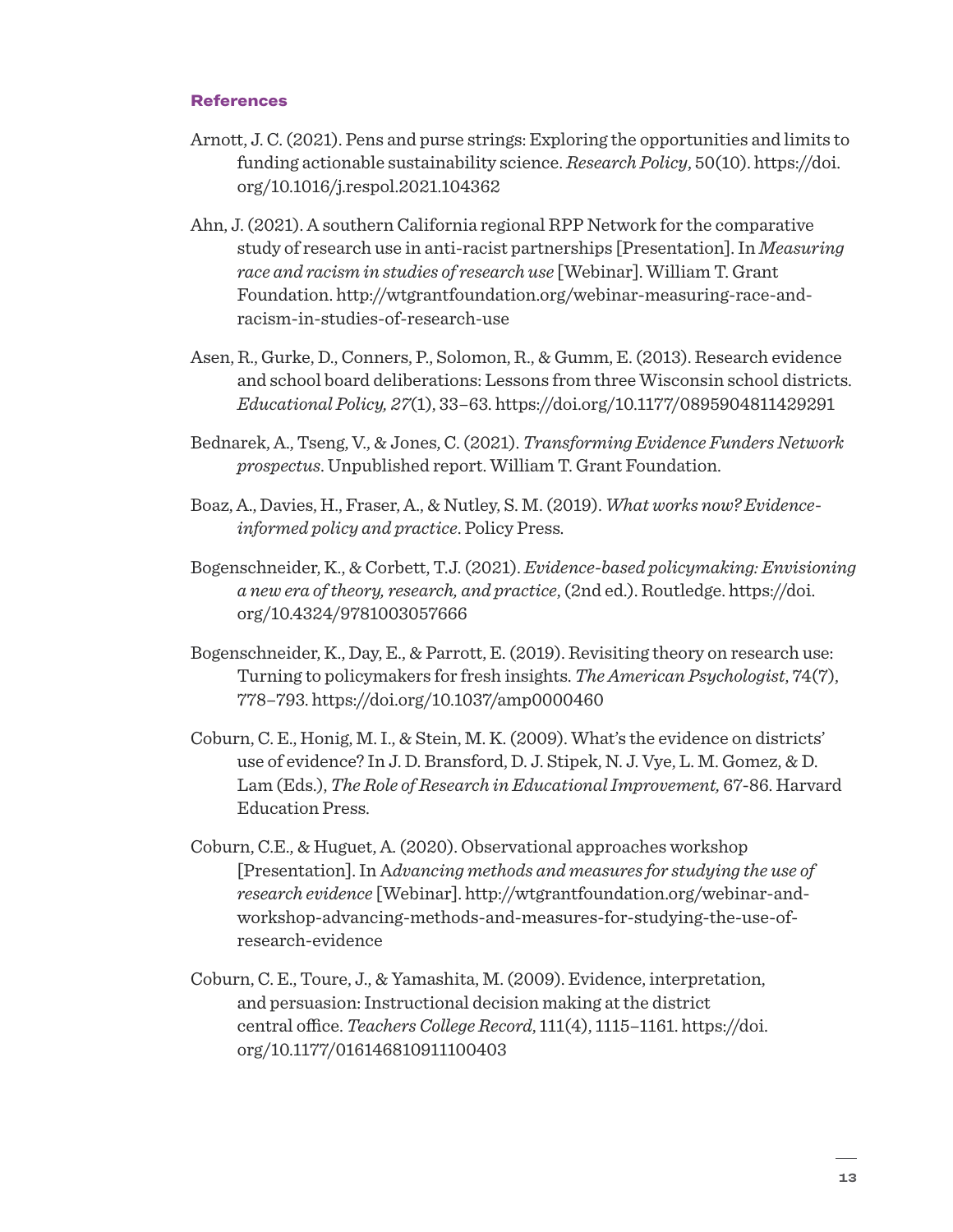- Cohen, M. D., March, J. G., & Olsen, J. P. (1972). A garbage can model of organizational choice. *Administrative Science Quarterly* , *17*(1), 1–25. [https://doi.](https://doi.org/10.2307/2392088) [org/10.2307/2392088](https://doi.org/10.2307/2392088)
- Crowley, D. M., Scott, J. T., Long, E. C., Green, L., Giray, C., Gay, B., Israel, A., Storace, R., McCauley, M., & Donovan, M. (2021). Cultivating researcherpolicymaker partnerships: A randomized controlled trial of a model for training public psychologists. *American Psychologist, 76*(8), 1307–1322. [https://doi.](https://doi.org/10.1037/amp0000880) [org/10.1037/amp0000880](https://doi.org/10.1037/amp0000880)
- Crowley, D. M., Scott, J. T., Long, E. C., Green, L., Giray, C., Israel, A., Supplee, L., Jordan, E., Oliver, K., Guillot-Wright, S., Gay, B., Storace, R., Torres-Mackie, N., Murphy, Y., Donnay, S. Reardanz, J., Smith, R., McGuire, K., Baker, E., Antonopoulos, A., McCauley, M., & Giray, C. (2021). Lawmakers' use of scientific evidence can be improved. *Proceedings of the National Academy of Sciences, 118*(9). <https://doi.org/10.1073/pnas.2012955118>
- Desimone, L. M., Porter, A. C., Garet, M. S., Yoon, K. S., & Birman, B. F. (2002). Effects of professional development on teachers' instruction: Results from a three-year longitudinal study. *Educational Evaluation and Policy Analysis*, *24*(2), 81–112. <http://www.jstor.org/stable/3594138>
- Diamond, J. (2021). *Racial equity and research-practice partnerships 2.0: A critical reflection*. William T. Grant Foundation. [http://wtgrantfoundation.org/racial](http://wtgrantfoundation.org/racial-equity-and-research-practice-partnerships-2-0-a-critical-reflection)[equity-and-research-practice-partnerships-2-0-a-critical-reflection](http://wtgrantfoundation.org/racial-equity-and-research-practice-partnerships-2-0-a-critical-reflection)
- Dobbins, M., Hanna, S. E., Ciliska, D., Manske, S., Cameron, R., Mercer, S. L., O'Mara, L., DeCorby, K., & Robeson, P. (2009). A randomized controlled trial evaluating the impact of knowledge translation and exchange strategies. *Implementation Science*, *4*(61).<https://doi.org/10.1186/1748-5908-4-61>
- Doucet, F. (2019). *Centering the margins: (Re)defining useful research evidence through critical perspectives*. William T. Grant Foundation. [http://](http://wtgrantfoundation.org/library/uploads/2019/12/Fabienne-Doucet-2019-WTG-Digest.pdf) [wtgrantfoundation.org/library/uploads/2019/12/Fabienne-Doucet-2019-](http://wtgrantfoundation.org/library/uploads/2019/12/Fabienne-Doucet-2019-WTG-Digest.pdf) [WTG-Digest.pdf](http://wtgrantfoundation.org/library/uploads/2019/12/Fabienne-Doucet-2019-WTG-Digest.pdf)
- Doucet, F. (2021). *Identifying and testing strategies to improve the use of antiracist research evidence through critical race lenses*. William T. Grant Foundation. [http://wtgrantfoundation.org/library/uploads/2021/01/Doucet\\_Digest\\_](http://wtgrantfoundation.org/library/uploads/2021/01/Doucet_Digest_Issue-6.pdf) [Issue-6.pdf](http://wtgrantfoundation.org/library/uploads/2021/01/Doucet_Digest_Issue-6.pdf)
- DuMont, K. (2015). *Leveraging knowledge: Taking stock of the William T. Grant Foundation's use of research evidence grants portfolio*. William T. Grant Foundation. [https://wtgrantfoundation.org/library/uploads/2015/09/](https://wtgrantfoundation.org/library/uploads/2015/09/Leveraging-Knowledge-Taking-Stock-of-URE.pdf) [Leveraging-Knowledge-Taking-Stock-of-URE.pdf](https://wtgrantfoundation.org/library/uploads/2015/09/Leveraging-Knowledge-Taking-Stock-of-URE.pdf)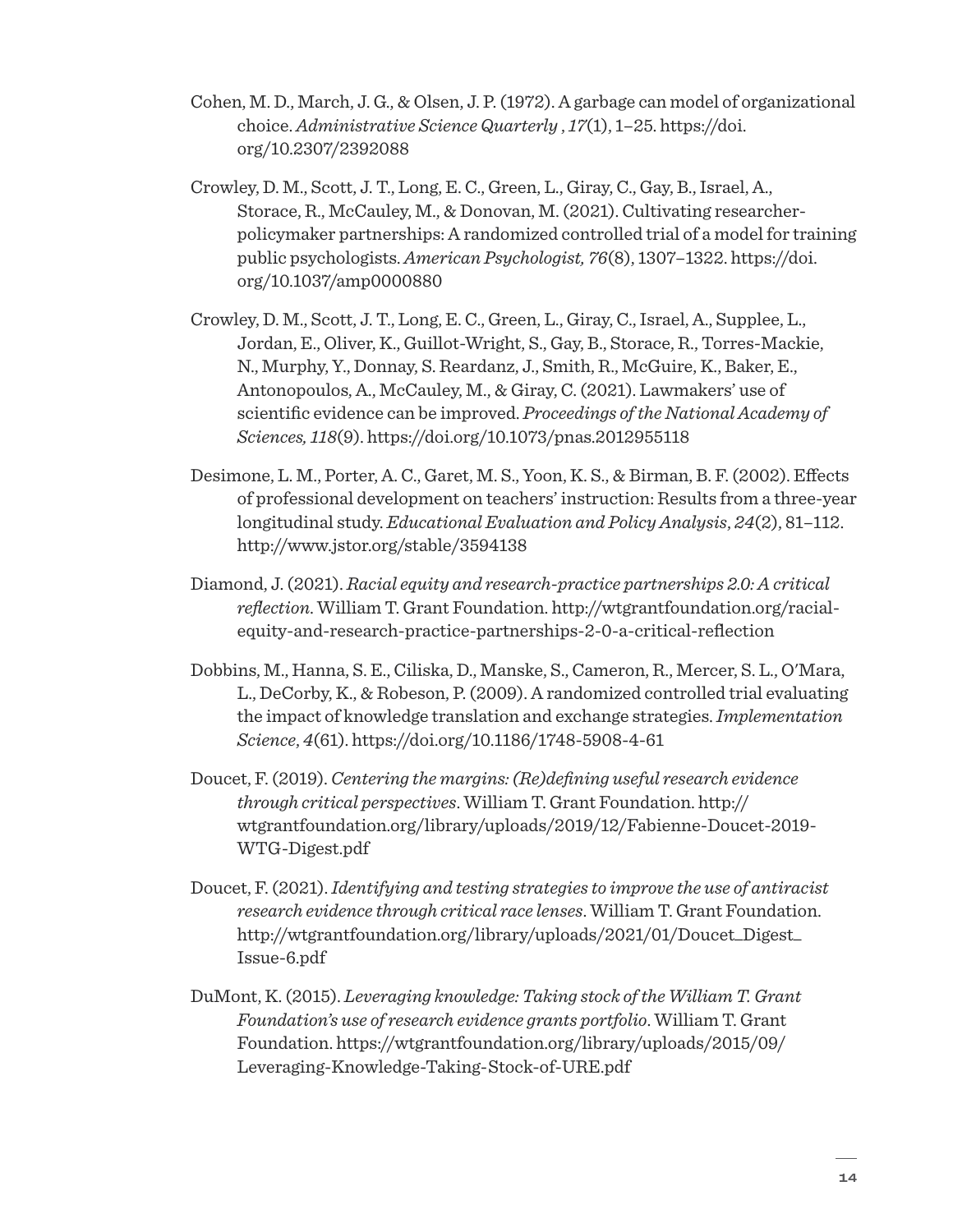- DuMont, K. (2019). *Reframing evidence-based policy to align with the evidence.* William T. Grant Foundation. [https://wtgrantfoundation.org/library/](https://wtgrantfoundation.org/library/uploads/2019/01/Reframing-Evidence-based-Policy_WTG-Digest-2018.pdf) [uploads/2019/01/Reframing-Evidence-based-Policy\\_WTG-Digest-2018.pdf](https://wtgrantfoundation.org/library/uploads/2019/01/Reframing-Evidence-based-Policy_WTG-Digest-2018.pdf)
- Farrell, C. C., Coburn, C. E., & Chong, S. (2019). Under what conditions do school districts learn from external partners? The role of absorptive capacity. *American Educational Research Journal*, *56*(3), 955–994. [https://doi.](https://doi.org/10.3102/0002831218808219) [org/10.3102/0002831218808219](https://doi.org/10.3102/0002831218808219)
- Farrell, C.C., Penuel, W.R., Coburn, C., Daniel, J., & Steup, L. (2021). *Research-practice partnerships in education: The state of the field*. William T. Grant Foundation. [http://wtgrantfoundation.org/library/uploads/2021/07/RPP\\_State-of-the-](http://wtgrantfoundation.org/library/uploads/2021/07/RPP_State-of-the-Field_2021.pdf)[Field\\_2021.pdf](http://wtgrantfoundation.org/library/uploads/2021/07/RPP_State-of-the-Field_2021.pdf)
- Finnigan, K.S., Daly, A.J. & Che, J. (2013). Systemwide reform in districts under pressure: The role of social networks in defining, acquiring, using, and diffusing research evidence. *Journal of Educational Administration*, *51*(4), 476-497. <https://doi.org/10.1108/09578231311325668>
- Gamoran, A. (2018). The future of higher education is social impact. *Stanford Social Innovation Review*. [https://ssri.psu.edu/news/future-higher-education-social](https://ssri.psu.edu/news/future-higher-education-social-impact)[impact](https://ssri.psu.edu/news/future-higher-education-social-impact)
- Gitomer, D., Crouse, K. (2019). *Studying the use of research evidence: A review of methods*. William T. Grant Foundation. [http://wtgrantfoundation.org/studying](http://wtgrantfoundation.org/studying-the-use-of-research-evidence-a-review-of-methods)[the-use-of-research-evidence-a-review-of-methods](http://wtgrantfoundation.org/studying-the-use-of-research-evidence-a-review-of-methods)
- Henry, G. T., & Mark, M. M. (2003). Beyond use: Understanding evaluation's influence on attitudes and actions. American Journal of Evaluation, 24(3), 293–314. <https://doi.org/10.1177/109821400302400302>
- Holmes, B. J., Best, A., Davies, H., Hunter, D., Kelly, M. P., Marshall, M., & Rycroft-Malone, J. (2017), Mobilising knowledge in complex health systems: a call to action. *Evidence & Policy*, *13*(3), 539-560. [https://doi.org/10.1332/17442641](https://doi.org/10.1332/174426416X14712553750311) [6X14712553750311](https://doi.org/10.1332/174426416X14712553750311)
- Kirkland, D. E. (2019). *No small matters: Reimagining the use of research evidence from a racial justice perspective*. William T. Grant Foundation. [http://](http://wtgrantfoundation.org/library/uploads/2019/12/David-E.-Kirkland-2019-WTG-Digest.pdf) [wtgrantfoundation.org/library/uploads/2019/12/David-E.-Kirkland-2019-](http://wtgrantfoundation.org/library/uploads/2019/12/David-E.-Kirkland-2019-WTG-Digest.pdf) [WTG-Digest.pdf](http://wtgrantfoundation.org/library/uploads/2019/12/David-E.-Kirkland-2019-WTG-Digest.pdf)
- Laub, John H. (2012). Translational criminology. *Translational Criminology*, Fall 2012, 4-5. George Mason University Center for Evidence-Based Crime Policy. <https://cebcp.org/wp-content/uploads/2019/06/TC3-Fall2012.pdf>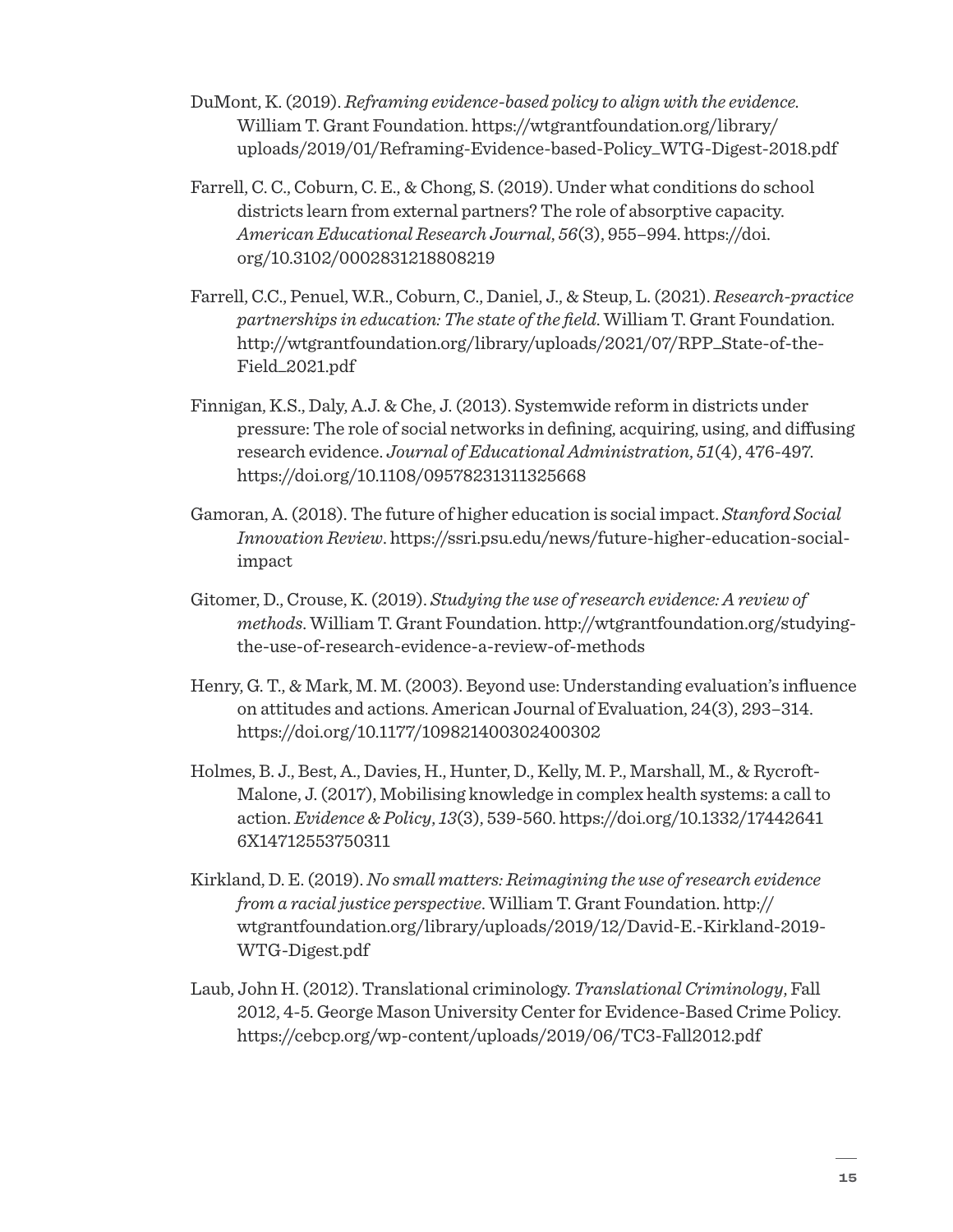- Lupia, A. (2021). *Dear colleague letter: NSF and William T. Grant Foundation partnership to increase the use, usefulness, and impact of research about youth*. National Science Foundation. [https://www.nsf.gov/pubs/2022/nsf22035/](https://www.nsf.gov/pubs/2022/nsf22035/nsf22035.jsp) [nsf22035.jsp](https://www.nsf.gov/pubs/2022/nsf22035/nsf22035.jsp)
- May, H. (Principal Investigator). (2015-2020). *The Center for Research Use in Education (CRUE)* (Award Number: R305C150017) [Grant]. Institute of Education Sciences. [https://ies.ed.gov/funding/grantsearch/details.](https://ies.ed.gov/funding/grantsearch/details.asp?ID=1641) [asp?ID=1641](https://ies.ed.gov/funding/grantsearch/details.asp?ID=1641)
- Michener, J. (2020). Research evidence for an equitable democracy [Presentation]. In *Critical race perspectives on the use of research evidence* [Webinar]. William T. Grant Foundation. [http://wtgrantfoundation.org/panel-discussion-critical](http://wtgrantfoundation.org/panel-discussion-critical-race-perspectives-on-the-use-of-research-evidence)[race-perspectives-on-the-use-of-research-evidence](http://wtgrantfoundation.org/panel-discussion-critical-race-perspectives-on-the-use-of-research-evidence)
- McDonnell, L. M., & Weatherford, M. S. (2013). Evidence use and the Common Core State Standards movement: From problem definition to policy adoption. *American Journal of Education*, *120*(1), 001–025. [https://doi.](https://doi.org/10.1086/673163) [org/10.1086/673163](https://doi.org/10.1086/673163)
- Mosley, J., & Gibson, K. (2017). Strategic use of evidence in state-level policymaking: matching evidence type to legislative stage. *Policy Sciences*, *50*(4), 697-719. https://doi.org/10.1007/s11077-017-9289-x
- National Institute of Justice. (n.d.). Expired funding opportunities. (Search results for: "Social science research on implementation, dissemination, and translation").<https://nij.ojp.gov/>
- Nutley, S., Walter, I., & Davies, H. T. O. (2003). From knowing to doing: A framework for understanding the evidence-into-practice agenda. *Evaluation*, *9*(2), 125– 148.<https://doi.org/10.1177/1356389003009002002>
- Oliver, K., Boaz, A. (2019). Transforming evidence for policy and practice: creating space for new conversations. *Palgrave Communications*, *5*(60). [https://doi.](https://doi.org/10.1057/s41599-019-0266-1) [org/10.1057/s41599-019-0266-1](https://doi.org/10.1057/s41599-019-0266-1)
- Palinkas, L. A., Aarons, G. A., Chorpita, B. F., Hoagwood, K., Landsverk, J., & Weisz, J. R. (2009). Cultural exchange and the implementation of evidence-based practices: Two case studies. *Research on Social Work Practice*, *19*(5), 602– 612.<https://doi.org/10.1177/1049731509335529>
- Palinkas, L. A., Garcia, A., Aarons, G., Finno-Velasquez, M., Fuentes, D., Holloway, I., Chamberlain, P. (2018). Measuring collaboration and communication to increase implementation of evidence based practices: The cultural exchange inventory. *Evidence & Policy*, *14*(1), 35-61.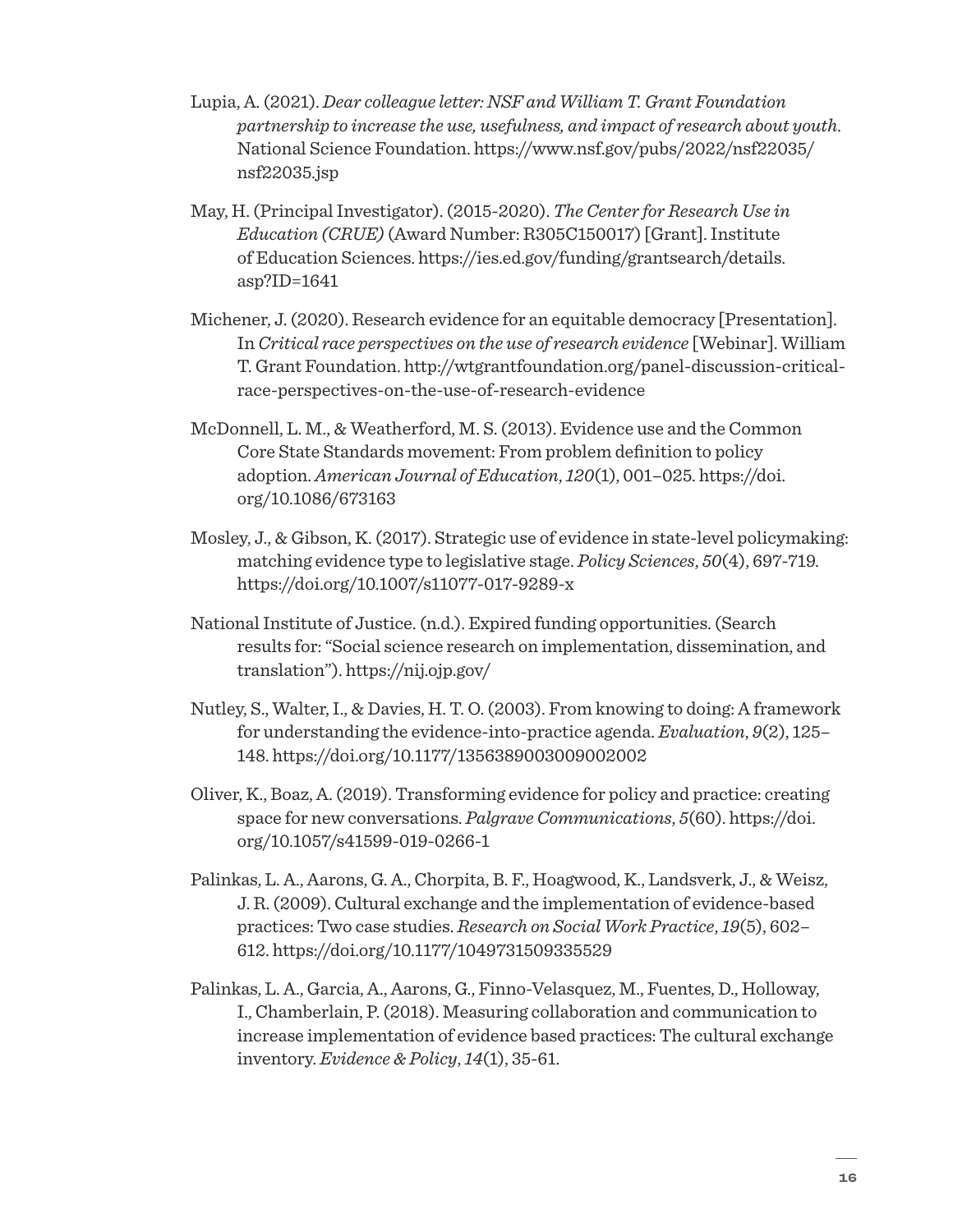- Palinkas, L. A., Holloway, I.W., Rice, E., Hendricks Brown, C., Valente, T.W., & Chamberlain, P. (2013). Influence network linkages across implementation strategy conditions in a randomized controlled trial of two strategies for scaling up evidence-based practices in public youth serving systems. *Implementation Science*, *8*:133. <https://doi.org/10.1186/1748-5908-8-133>
- Parkhurst, J. (2017). *The politics of evidence: from evidence-based policy to the good governance of evidence*. Routledge Studies in Governance and Public Policy. Routledge.
- Penuel, R.W. (Principal Investigator). (2014-2019). *National Center for Research in Policy and Practice* (Award Number: R305C140008) [Grant]. Institute of Education Sciences. [https://ies.ed.gov/funding/grantsearch/details.](https://ies.ed.gov/funding/grantsearch/details.asp?ID=1466) [asp?ID=1466](https://ies.ed.gov/funding/grantsearch/details.asp?ID=1466)
- Penuel, W. R., Briggs, D. C., Davidson, K. L., Herlihy, C., Sherer, D., Hill, H. C., Farrell, C., & Allen, A.R. (2017). How school and district leaders access, perceive, and use research. *AERA Open*.<https://doi.org/10.1177/2332858417705370>
- Quinn, J.S. (2021). Using a facilitated collaborative to build racial equity in higher education [Presentation]. In *Measuring race and racism in studies of research use* [Webinar]. William T. Grant Foundation. [http://wtgrantfoundation.org/](http://wtgrantfoundation.org/webinar-measuring-race-and-racism-in-studies-of-research-use) [webinar-measuring-race-and-racism-in-studies-of-research-use](http://wtgrantfoundation.org/webinar-measuring-race-and-racism-in-studies-of-research-use)
- Rickinson, M., Walsh, L., Gleeson, J., Cirkony, Connie., & Salisbury, M. (2021). *Using research well: A framework for understanding quality use of research evidence*. William T. Grant Foundation. [http://wtgrantfoundation.org/toward-quality](http://wtgrantfoundation.org/toward-quality-use-as-well-as-quality-evidence)[use-as-well-as-quality-evidence](http://wtgrantfoundation.org/toward-quality-use-as-well-as-quality-evidence)
- Scott, J. (2020). Critical policy analysis and the use of research evidence [Presentation]. In *Critical race perspectives on the use of research evidence* [Webinar]. William T. Grant Foundation. [http://wtgrantfoundation.org/panel](http://wtgrantfoundation.org/panel-discussion-critical-race-perspectives-on-the-use-of-research-evidence)[discussion-critical-race-perspectives-on-the-use-of-research-evidence](http://wtgrantfoundation.org/panel-discussion-critical-race-perspectives-on-the-use-of-research-evidence)
- Scott, J., DeBray, E., Lubienski, C., La Londe, P., Castillo, E., & Owens, S. (2017). Urban regimes, intermediary organization networks, and research use: Patterns across three school districts. *Peabody Journal of Education*, *92*(1), 16-28. https://doi.org/10.1080/0161956X.2016.1264800
- Sharples, J. (2017). *EEF blog: Untangling the 'Literacy Octopus' three crucial lessons from the latest EEF evaluation*. Education Endowment Foundation. [https://](https://educationendowmentfoundation.org.uk/news/untangling-the-literacy-octopus) [educationendowmentfoundation.org.uk/news/untangling-the-literacy](https://educationendowmentfoundation.org.uk/news/untangling-the-literacy-octopus)[octopus](https://educationendowmentfoundation.org.uk/news/untangling-the-literacy-octopus)